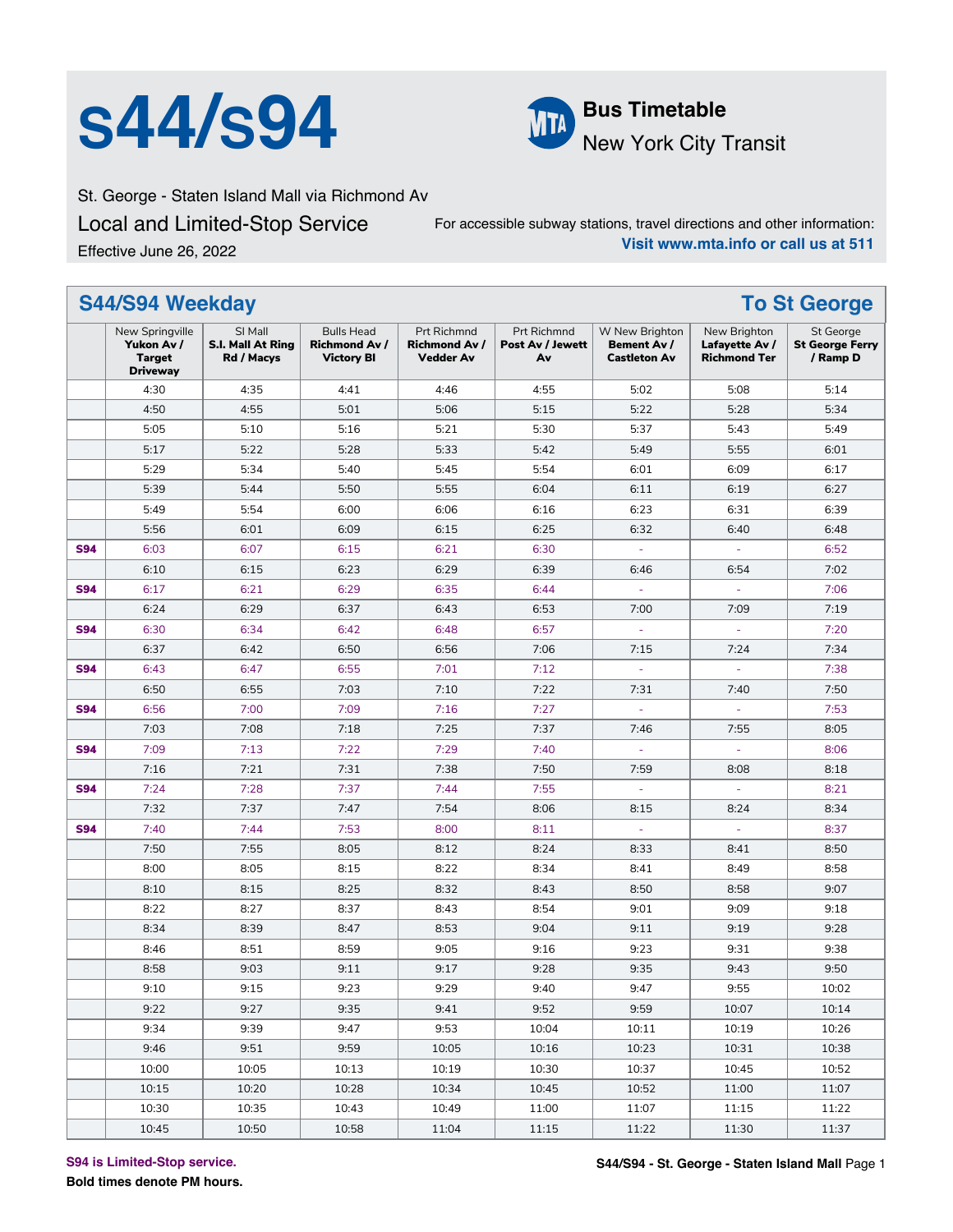| New Springville<br>SI Mall<br><b>Bulls Head</b><br>Prt Richmnd<br>Prt Richmnd<br>W New Brighton<br>New Brighton<br>Yukon Av /<br>S.I. Mall At Ring<br><b>Richmond Av /</b><br><b>Richmond Av /</b><br>Post Av / Jewett<br>Bement Av /<br>Lafayette Av /<br><b>Target</b><br><b>Victory BI</b><br><b>Castleton Av</b><br><b>Richmond Ter</b><br>Rd / Macys<br>Vedder Av<br>Av | St George<br><b>St George Ferry</b><br>/ Ramp D |
|------------------------------------------------------------------------------------------------------------------------------------------------------------------------------------------------------------------------------------------------------------------------------------------------------------------------------------------------------------------------------|-------------------------------------------------|
| <b>Driveway</b><br>11:00<br>11:05<br>11:13<br>11:19<br>11:30<br>11:37<br>11:45                                                                                                                                                                                                                                                                                               | 11:52                                           |
| 11:20<br>11:28<br>12:00<br>11:15<br>11:34<br>11:45<br>11:52                                                                                                                                                                                                                                                                                                                  | 12:07                                           |
| 11:30<br>11:35<br>11:43<br>11:49<br>12:00<br>12:07<br>12:15                                                                                                                                                                                                                                                                                                                  | 12:22                                           |
| 12:04<br>12:15<br>12:30                                                                                                                                                                                                                                                                                                                                                      | 12:37                                           |
| 11:45<br>11:50<br>11:58<br>12:22                                                                                                                                                                                                                                                                                                                                             |                                                 |
| 12:00<br>12:05<br>12:13<br>12:19<br>12:30<br>12:37<br>12:45                                                                                                                                                                                                                                                                                                                  | 12:52                                           |
| 12:15<br>12:20<br>12:28<br>12:34<br>12:45<br>12:52<br>1:00                                                                                                                                                                                                                                                                                                                   | 1:07                                            |
| 12:30<br>12:36<br>12:45<br>12:51<br>1:02<br>1:09<br>1:17                                                                                                                                                                                                                                                                                                                     | 1:24                                            |
| 1:24<br>12:45<br>12:51<br>1:00<br>1:06<br>1:17<br>1:32                                                                                                                                                                                                                                                                                                                       | 1:39                                            |
| 1:00<br>1:06<br>1:39<br>1:15<br>1:21<br>1:32<br>1:47                                                                                                                                                                                                                                                                                                                         | 1:54                                            |
| 1:15<br>1:21<br>1:30<br>1:36<br>1:54<br>2:02<br>1:47                                                                                                                                                                                                                                                                                                                         | 2:10                                            |
| 1:27<br>1:33<br>1:42<br>1:48<br>1:59<br>2:06<br>2:14                                                                                                                                                                                                                                                                                                                         | 2:22                                            |
| 1:39<br>1:45<br>1:54<br>2:00<br>2:20<br>2:28<br>2:12                                                                                                                                                                                                                                                                                                                         | 2:36                                            |
| 1:51<br>1:57<br>2:06<br>2:13<br>2:25<br>2:33<br>2:41                                                                                                                                                                                                                                                                                                                         | 2:49                                            |
| 2:03<br>2:54<br>2:09<br>2:19<br>2:26<br>2:38<br>2:46                                                                                                                                                                                                                                                                                                                         | 3:02                                            |
| 2:15<br>2:21<br>2:58<br>3:06<br>2:31<br>2:38<br>2:50                                                                                                                                                                                                                                                                                                                         | 3:14                                            |
| 2:27<br>2:33<br>2:50<br>2:43<br>3:02<br>3:10<br>3:18                                                                                                                                                                                                                                                                                                                         | 3:26                                            |
| 3:30<br>2:39<br>2:45<br>2:55<br>3:02<br>3:14<br>3:22                                                                                                                                                                                                                                                                                                                         | 3:38                                            |
| 2:51<br>2:57<br>3:07<br>3:14<br>3:26<br>3:34<br>3:42                                                                                                                                                                                                                                                                                                                         | 3:50                                            |
| 3:03<br>3:09<br>3:19<br>3:26<br>3:38<br>3:46<br>3:54                                                                                                                                                                                                                                                                                                                         | 4:02                                            |
| 3:15<br>3:21<br>3:31<br>3:38<br>3:50<br>3:58<br>4:06                                                                                                                                                                                                                                                                                                                         | 4:14                                            |
| 3:27<br>3:33<br>3:50<br>4:02<br>4:10<br>4:18<br>3:43                                                                                                                                                                                                                                                                                                                         | 4:26                                            |
| 3:39<br>3:45<br>3:55<br>4:02<br>4:14<br>4:22<br>4:30                                                                                                                                                                                                                                                                                                                         | 4:38                                            |
| 3:51<br>3:57<br>4:34<br>4:07<br>4:14<br>4:26<br>4:42                                                                                                                                                                                                                                                                                                                         | 4:50                                            |
| 4:09<br>4:54<br>4:03<br>4:19<br>4:26<br>4:38<br>4:46                                                                                                                                                                                                                                                                                                                         | 5:02                                            |
| 4:15<br>4:21<br>4:31<br>4:38<br>4:50<br>4:58<br>5:06                                                                                                                                                                                                                                                                                                                         | 5:14                                            |
| 4:30<br>4:36<br>5:13<br>5:21<br>4:46<br>4:53<br>5:05                                                                                                                                                                                                                                                                                                                         | 5:29                                            |
| 4:45<br>4:51<br>5:01<br>5:08<br>5:20<br>5:28<br>5:36                                                                                                                                                                                                                                                                                                                         | 5:44                                            |
| 5:00<br>5:06<br>5:16<br>5:23<br>5:35<br>5:43<br>5:51                                                                                                                                                                                                                                                                                                                         | 5:59                                            |
| 5:58<br>5:15<br>5:21<br>5:31<br>5:38<br>5:50<br>6:06                                                                                                                                                                                                                                                                                                                         | 6:13                                            |
| 5:30<br>5:36<br>5:46<br>5:53<br>6:05<br>6:12<br>6:20                                                                                                                                                                                                                                                                                                                         | 6:27                                            |
| 5:51<br>6:20<br>6:35<br>5:45<br>6:01<br>6:08<br>6:27                                                                                                                                                                                                                                                                                                                         | 6:42                                            |
| 6:00<br>6:06<br>6:15<br>6:22<br>6:34<br>6:41<br>6:49                                                                                                                                                                                                                                                                                                                         | 6:56                                            |
| 6:21<br>6:56<br>7:04<br>6:15<br>6:30<br>6:37<br>6:49                                                                                                                                                                                                                                                                                                                         | 7:10                                            |
| 6:30<br>7:04<br>7:10<br>7:18<br>6:36<br>6:45<br>6:52                                                                                                                                                                                                                                                                                                                         | 7:24                                            |
| 6:45<br>6:51<br>7:00<br>7:06<br>7:16<br>7:22<br>7:30                                                                                                                                                                                                                                                                                                                         | 7:36                                            |
| 7:00<br>7:06<br>7:36<br>7:44<br>7:14<br>7:20<br>7:30                                                                                                                                                                                                                                                                                                                         | 7:50                                            |
| 7:15<br>7:21<br>7:29<br>7:35<br>7:45<br>7:51<br>7:59                                                                                                                                                                                                                                                                                                                         | 8:05                                            |
| 7:30<br>7:36<br>7:44<br>7:50<br>8:00<br>8:06<br>8:14                                                                                                                                                                                                                                                                                                                         | 8:20                                            |
| 7:51<br>7:59<br>8:21<br>8:29<br>7:45<br>8:05<br>8:15                                                                                                                                                                                                                                                                                                                         | 8:35                                            |
| 8:05<br>8:11<br>8:19<br>8:25<br>8:35<br>8:41<br>8:49                                                                                                                                                                                                                                                                                                                         | 8:55                                            |
| 8:25<br>8:31<br>8:39<br>8:45<br>8:55<br>9:01<br>9:09                                                                                                                                                                                                                                                                                                                         | 9:15                                            |
| 8:51<br>9:21<br>9:29<br>8:45<br>8:59<br>9:05<br>9:15                                                                                                                                                                                                                                                                                                                         | 9:35                                            |
| 9:05<br>9:11<br>9:19<br>9:25<br>9:35<br>9:41<br>9:49                                                                                                                                                                                                                                                                                                                         | 9:55                                            |
| 9:35<br>9:41<br>9:55<br>10:11<br>9:49<br>10:05<br>10:18                                                                                                                                                                                                                                                                                                                      | 10:24                                           |
| 10:05<br>10:11<br>10:18<br>10:24<br>10:33<br>10:39<br>10:46                                                                                                                                                                                                                                                                                                                  | 10:52                                           |
| 10:35<br>11:09<br>11:16<br>10:41<br>10:48<br>10:54<br>11:03                                                                                                                                                                                                                                                                                                                  | 11:22                                           |
| 11:05<br>11:11<br>11:18<br>11:24<br>11:33<br>11:38<br>11:44                                                                                                                                                                                                                                                                                                                  | 11:50                                           |
| 11:35<br>11:40<br>11:46<br>11:51<br>12:05<br>12:00<br>12:11                                                                                                                                                                                                                                                                                                                  | 12:17                                           |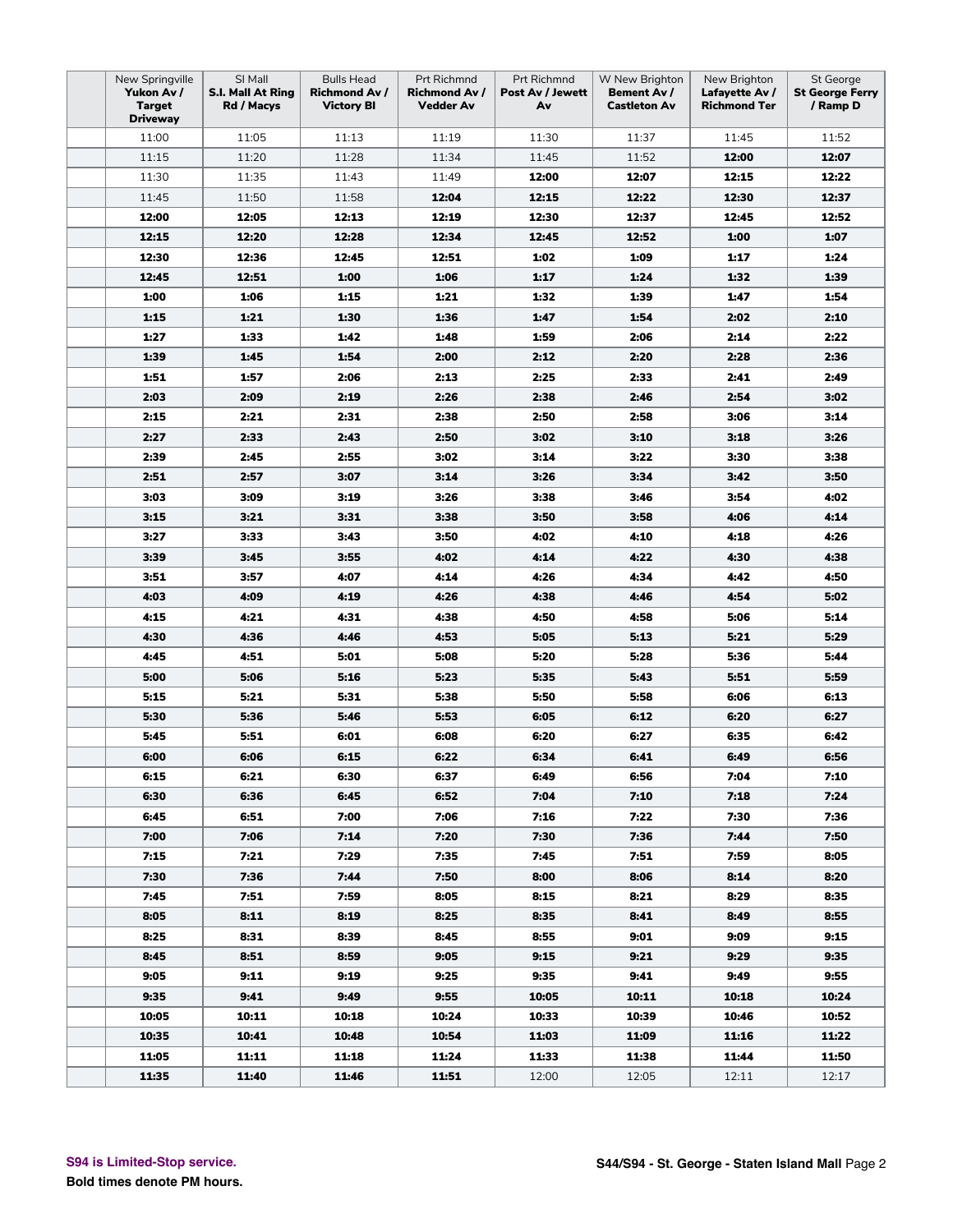| <b>S44/S94 Weekday</b>                                              |                                                     |                                                      |                                       |                                                         |                                                                | <b>To New Springville</b>                  |                                                                   |
|---------------------------------------------------------------------|-----------------------------------------------------|------------------------------------------------------|---------------------------------------|---------------------------------------------------------|----------------------------------------------------------------|--------------------------------------------|-------------------------------------------------------------------|
| St George<br><b>St George Ferry</b><br>/ Ramp D S44 &<br><b>S94</b> | New Brighton<br>Henderson Av /<br><b>Clinton Av</b> | W New Brighton<br>Bement Av /<br><b>Castleton Av</b> | Prt Richmnd<br>Post Av / Jewett<br>Av | Prt Richmnd<br><b>Richmond Av /</b><br><b>Monsey PI</b> | <b>Bulls Head</b><br><b>Richmond Av /</b><br><b>Victory BI</b> | SI Mall<br>S.I. Mall At Ring<br>Rd / Macys | New Springville<br>Yukon Av /<br><b>Target</b><br><b>Driveway</b> |
| 5:30                                                                | 5:40                                                | 5:44                                                 | 5:50                                  | 6:01                                                    | 6:07                                                           | 6:14                                       | 6:17                                                              |
| 6:00                                                                | 6:10                                                | 6:14                                                 | 6:20                                  | 6:31                                                    | 6:38                                                           | 6:45                                       | 6:48                                                              |
| 6:20                                                                | 6:30                                                | 6:35                                                 | 6:42                                  | 6:53                                                    | 7:00                                                           | 7:08                                       | 7:11                                                              |
| 6:40                                                                | 6:49                                                | 6:54                                                 | 7:01                                  | 7:12                                                    | 7:20                                                           | 7:28                                       | 7:31                                                              |
| 7:00                                                                | 7:10                                                | 7:15                                                 | 7:23                                  | 7:34                                                    | 7:42                                                           | 7:50                                       | 7:53                                                              |
| 7:20                                                                | 7:30                                                | 7:35                                                 | 7:43                                  | 7:54                                                    | 8:02                                                           | 8:10                                       | 8:13                                                              |
| 7:30                                                                | 7:40                                                | 7:45                                                 | 7:53                                  | 8:04                                                    | 8:12                                                           | 8:20                                       | 8:23                                                              |
| 7:40                                                                | 7:50                                                | 7:55                                                 | 8:03                                  | 8:14                                                    | 8:22                                                           | 8:30                                       | 8:34                                                              |
| 7:50                                                                | 8:00                                                | 8:05                                                 | 8:13                                  | 8:24                                                    | 8:32                                                           | 8:40                                       | 8:44                                                              |
| 8:00                                                                | 8:10                                                | 8:15                                                 | 8:23                                  | 8:34                                                    | 8:42                                                           | 8:50                                       | 8:54                                                              |
| 8:12                                                                | 8:22                                                | 8:27                                                 | 8:35                                  | 8:45                                                    | 8:53                                                           | 9:01                                       | 9:05                                                              |
| 8:24                                                                | 8:34                                                | 8:38                                                 | 8:45                                  | 8:55                                                    | 9:03                                                           | 9:11                                       | 9:15                                                              |
| 8:36                                                                | 8:46                                                | 8:50                                                 | 8:57                                  | 9:07                                                    | 9:15                                                           | 9:23                                       | 9:27                                                              |
| 8:48                                                                | 8:58                                                | 9:02                                                 | 9:09                                  | 9:19                                                    | 9:27                                                           | 9:35                                       | 9:39                                                              |
|                                                                     |                                                     |                                                      |                                       |                                                         |                                                                |                                            |                                                                   |
| 9:00                                                                | 9:10                                                | 9:14                                                 | 9:21                                  | 9:31                                                    | 9:39                                                           | 9:47                                       | 9:51                                                              |
| 9:10                                                                | 9:20                                                | 9:24                                                 | 9:31                                  | 9:41                                                    | 9:49                                                           | 9:57                                       | 10:01                                                             |
| 9:20                                                                | 9:30                                                | 9:34                                                 | 9:41                                  | 9:51                                                    | 9:59                                                           | 10:07                                      | 10:11                                                             |
| 9:30                                                                | 9:40                                                | 9:44                                                 | 9:51                                  | 10:01                                                   | 10:09                                                          | 10:17                                      | 10:21                                                             |
| 9:45                                                                | 9:55                                                | 9:59                                                 | 10:06                                 | 10:16                                                   | 10:24                                                          | 10:32                                      | 10:36                                                             |
| 10:00                                                               | 10:10                                               | 10:14                                                | 10:21                                 | 10:31                                                   | 10:39                                                          | 10:47                                      | 10:51                                                             |
| 10:15                                                               | 10:25                                               | 10:29                                                | 10:36                                 | 10:46                                                   | 10:54                                                          | 11:02                                      | 11:06                                                             |
| 10:30                                                               | 10:40                                               | 10:44                                                | 10:51                                 | 11:01                                                   | 11:09                                                          | 11:17                                      | 11:21                                                             |
| 10:45                                                               | 10:55                                               | 10:59                                                | 11:06                                 | 11:16                                                   | 11:24                                                          | 11:32                                      | 11:36                                                             |
| 11:00                                                               | 11:10                                               | 11:14                                                | 11:21                                 | 11:31                                                   | 11:39                                                          | 11:47                                      | 11:51                                                             |
| 11:15                                                               | 11:25                                               | 11:29                                                | 11:36                                 | 11:46                                                   | 11:54                                                          | 12:02                                      | 12:06                                                             |
| 11:30                                                               | 11:40                                               | 11:44                                                | 11:51                                 | 12:01                                                   | 12:09                                                          | 12:17                                      | 12:21                                                             |
| 11:45                                                               | 11:55                                               | 11:59                                                | 12:06                                 | 12:16                                                   | 12:24                                                          | 12:32                                      | 12:36                                                             |
| 12:00                                                               | 12:10                                               | 12:14                                                | 12:21                                 | 12:31                                                   | 12:39                                                          | 12:47                                      | 12:51                                                             |
| 12:15                                                               | 12:25                                               | 12:29                                                | 12:36                                 | 12:46                                                   | 12:54                                                          | 1:02                                       | 1:06                                                              |
| 12:30                                                               | 12:40                                               | 12:44                                                | 12:51                                 | 1:01                                                    | 1:09                                                           | 1:17                                       | 1:21                                                              |
| 12:45                                                               | 12:55                                               | 12:59                                                | 1:06                                  | 1:16                                                    | 1:24                                                           | 1:32                                       | 1:36                                                              |
| 1:00                                                                | 1:10                                                | 1:14                                                 | 1:21                                  | 1:31                                                    | 1:39                                                           | 1:47                                       | 1:51                                                              |
| 1:15                                                                | 1:25                                                | 1:29                                                 | 1:36                                  | 1:46                                                    | 1:54                                                           | 2:02                                       | 2:06                                                              |
| 1:30                                                                | 1:40                                                | 1:44                                                 | 1:51                                  | 2:01                                                    | 2:09                                                           | 2:17                                       | 2:21                                                              |
| 1:45                                                                | 1:55                                                | 1:59                                                 | 2:06                                  | 2:18                                                    | 2:26                                                           | 2:34                                       | 2:38                                                              |
| 2:00                                                                | 2:11                                                | 2:16                                                 | 2:24                                  | 2:36                                                    | 2:44                                                           | 2:52                                       | 2:56                                                              |
| 2:15                                                                | 2:26                                                | 2:31                                                 | 2:39                                  | 2:51                                                    | 2:59                                                           | 3:07                                       | 3:11                                                              |
| 2:30                                                                | 2:41                                                | 2:46                                                 | 2:54                                  | 3:06                                                    | 3:14                                                           | 3:22                                       | 3:26                                                              |
| 2:45                                                                | 2:56                                                | 3:01                                                 | 3:09                                  | 3:21                                                    | 3:29                                                           | 3:37                                       | 3:41                                                              |
| 3:00                                                                | 3:11                                                | 3:16                                                 | 3:24                                  | 3:36                                                    | 3:44                                                           | 3:52                                       | 3:56                                                              |
| 3:12                                                                | 3:23                                                | 3:28                                                 | 3:36                                  | 3:48                                                    | 3:56                                                           | 4:04                                       | 4:08                                                              |
|                                                                     |                                                     |                                                      |                                       |                                                         |                                                                |                                            |                                                                   |
| 3:24                                                                | 3:34                                                | 3:39                                                 | 3:46                                  | 3:58                                                    | 4:06                                                           | 4:14                                       | 4:18                                                              |
| 3:36                                                                | 3:46                                                | 3:51                                                 | 3:58                                  | 4:10                                                    | 4:18                                                           | 4:26                                       | 4:30                                                              |
| 3:48                                                                | 3:58                                                | 4:03                                                 | 4:10                                  | 4:22                                                    | 4:30                                                           | 4:38                                       | 4:42                                                              |
| 4:00                                                                | $\sim$                                              | $\sim$                                               | 4:20                                  | 4:32                                                    | 4:40                                                           | 4:48                                       | 4:52                                                              |
| 4:03                                                                | 4:13                                                | 4:18                                                 | 4:25                                  | 4:37                                                    | 4:45                                                           | 4:53                                       | 4:57                                                              |
| 4:15                                                                | 4:25                                                | 4:30                                                 | 4:37                                  | 4:49                                                    | 4:57                                                           | 5:05                                       | 5:09                                                              |
| 4:30                                                                | $\omega_{\rm{eff}}$                                 | $\omega_{\rm{eff}}$                                  | 4:50                                  | 5:02                                                    | 5:10                                                           | 5:18                                       | 5:22                                                              |
| 4:33                                                                | 4:43                                                | 4:48                                                 | 4:55                                  | $\sim$                                                  | $\omega$ .                                                     | $\omega$                                   | $\omega_{\rm c}$                                                  |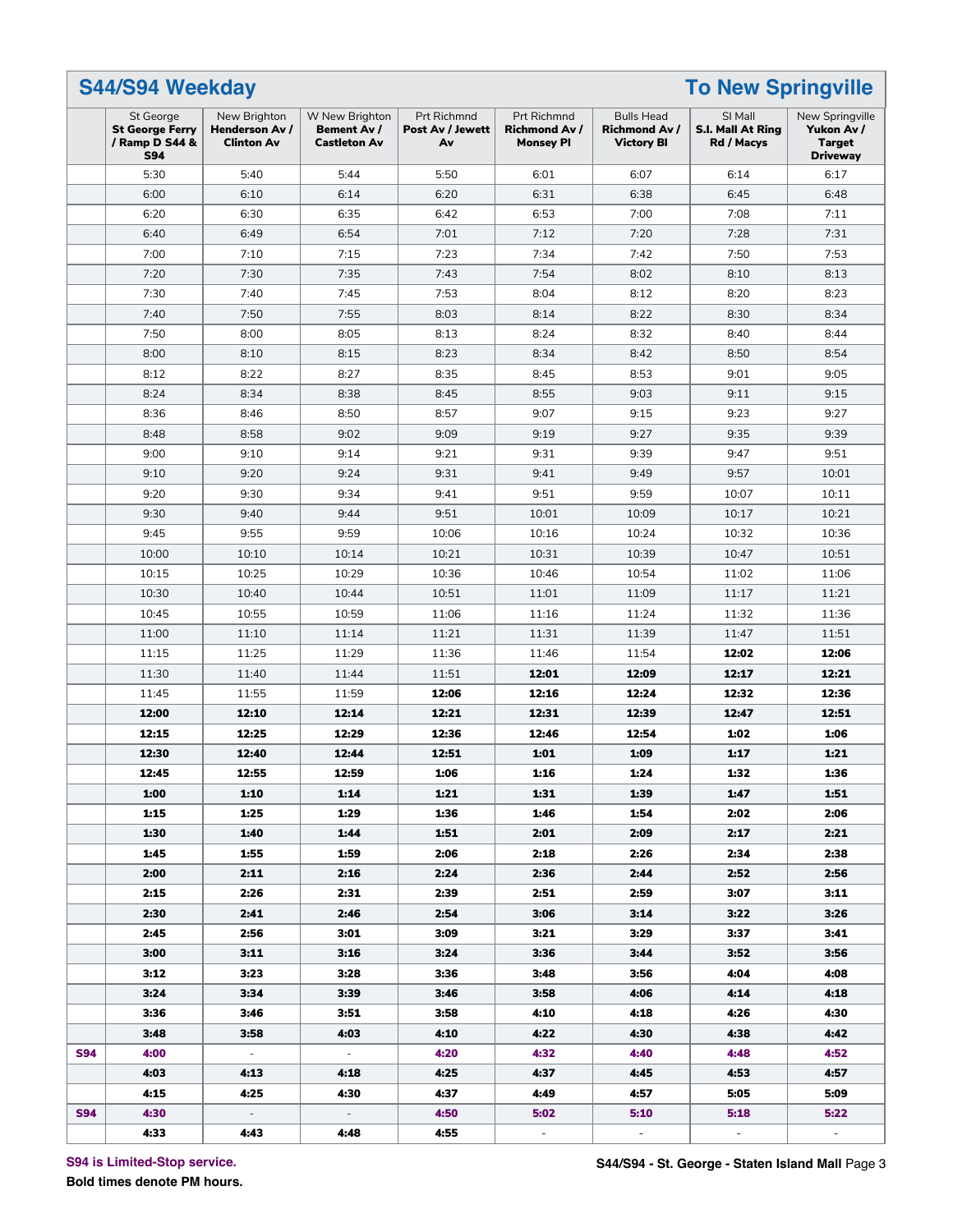|            | St George<br><b>St George Ferry</b><br>/ Ramp D S44 &<br><b>S94</b> | New Brighton<br>Henderson Av /<br><b>Clinton Av</b> | W New Brighton<br><b>Bement Av /</b><br><b>Castleton Av</b> | Prt Richmnd<br>Post Av / Jewett<br>Av | Prt Richmnd<br>Richmond Av /<br><b>Monsey PI</b> | <b>Bulls Head</b><br><b>Richmond Av /</b><br><b>Victory BI</b> | SI Mall<br>S.I. Mall At Ring<br>Rd / Macys | New Springville<br>Yukon Av /<br><b>Target</b><br><b>Driveway</b> |
|------------|---------------------------------------------------------------------|-----------------------------------------------------|-------------------------------------------------------------|---------------------------------------|--------------------------------------------------|----------------------------------------------------------------|--------------------------------------------|-------------------------------------------------------------------|
| <b>S94</b> | 4:50                                                                | $\omega$                                            | $\omega$                                                    | 5:10                                  | 5:22                                             | 5:30                                                           | 5:37                                       | 5:41                                                              |
|            | 4:53                                                                | 5:03                                                | 5:08                                                        | 5:15                                  | $\blacksquare$                                   | $\overline{\phantom{a}}$                                       | $\overline{\phantom{a}}$                   | $\blacksquare$                                                    |
| <b>S94</b> | 5:10                                                                | $\omega$                                            | $\sim$                                                      | 5:30                                  | 5:40                                             | 5:47                                                           | 5:54                                       | 5:58                                                              |
|            | 5:13                                                                | 5:23                                                | 5:28                                                        | 5:35                                  | $\Box$                                           | $\overline{\phantom{a}}$                                       | $\Box$                                     | $\blacksquare$                                                    |
| <b>S94</b> | 5:30                                                                | $\Box$                                              | $\omega$                                                    | 5:48                                  | 5:58                                             | 6:05                                                           | 6:12                                       | 6:16                                                              |
| <b>S94</b> | 5:32                                                                | $\omega$                                            | $\omega$                                                    | 5:50                                  | 6:00                                             | 6:07                                                           | 6:14                                       | 6:18                                                              |
|            | 5:33                                                                | 5:43                                                | 5:47                                                        | 5:53                                  | $\overline{\phantom{a}}$                         | $\overline{\phantom{a}}$                                       | $\overline{\phantom{a}}$                   | $\overline{\phantom{a}}$                                          |
| <b>S94</b> | 5:45                                                                | ÷.                                                  | $\omega$                                                    | 6:03                                  | 6:13                                             | 6:20                                                           | 6:27                                       | 6:31                                                              |
|            | 5:48                                                                | 5:58                                                | 6:02                                                        | 6:08                                  | $\overline{\phantom{a}}$                         | $\overline{\phantom{a}}$                                       | $\overline{\phantom{a}}$                   | $\overline{\phantom{a}}$                                          |
| <b>S94</b> | 6:00                                                                | $\blacksquare$                                      | $\omega$                                                    | 6:18                                  | 6:28                                             | 6:35                                                           | 6:42                                       | 6:46                                                              |
|            | 6:03                                                                | 6:13                                                | 6:17                                                        | 6:23                                  | $\overline{\phantom{a}}$                         | $\bar{\phantom{a}}$                                            | $\bar{\phantom{a}}$                        | $\blacksquare$                                                    |
| <b>S94</b> | 6:15                                                                | ÷.                                                  | $\blacksquare$                                              | 6:33                                  | 6:43                                             | 6:50                                                           | 6:57                                       | 7:01                                                              |
|            | 6:18                                                                | 6:28                                                | 6:32                                                        | 6:38                                  | $\overline{\phantom{a}}$                         | $\overline{\phantom{a}}$                                       | $\bar{\phantom{a}}$                        | $\overline{\phantom{a}}$                                          |
| <b>S94</b> | 6:30                                                                | $\omega$                                            | $\equiv$                                                    | 6:48                                  | 6:58                                             | 7:05                                                           | 7:12                                       | 7:16                                                              |
|            | 6:33                                                                | 6:43                                                | 6:47                                                        | 6:53                                  | $\blacksquare$                                   | $\overline{\phantom{a}}$                                       | $\blacksquare$                             | $\blacksquare$                                                    |
| <b>S94</b> | 6:45                                                                | ÷                                                   | ÷                                                           | 7:03                                  | 7:13                                             | 7:20                                                           | 7:27                                       | 7:31                                                              |
|            | 6:48                                                                | 6:58                                                | 7:02                                                        | 7:08                                  | $\overline{\phantom{a}}$                         | $\Box$                                                         | $\overline{\phantom{a}}$                   | $\overline{a}$                                                    |
|            | 7:00                                                                | 7:10                                                | 7:14                                                        | 7:20                                  | 7:31                                             | 7:37                                                           | 7:44                                       | 7:48                                                              |
|            | 7:15                                                                | 7:25                                                | 7:29                                                        | 7:35                                  | 7:44                                             | 7:50                                                           | 7:57                                       | 8:01                                                              |
|            | 7:30                                                                | 7:40                                                | 7:44                                                        | 7:50                                  | 7:59                                             | 8:05                                                           | 8:12                                       | 8:16                                                              |
|            | 7:31                                                                | 7:41                                                | 7:45                                                        | 7:51                                  | 8:00                                             | 8:06                                                           | 8:13                                       | 8:17                                                              |
|            | 7:50                                                                | 8:00                                                | 8:04                                                        | 8:10                                  | 8:19                                             | 8:25                                                           | 8:32                                       | 8:36                                                              |
|            | 8:00                                                                | 8:10                                                | 8:14                                                        | 8:20                                  | 8:29                                             | 8:35                                                           | 8:42                                       | 8:46                                                              |
|            | 8:10                                                                | 8:20                                                | 8:24                                                        | 8:30                                  | 8:39                                             | 8:45                                                           | 8:52                                       | 8:56                                                              |
|            | 8:30                                                                | 8:40                                                | 8:44                                                        | 8:50                                  | 8:59                                             | 9:05                                                           | 9:12                                       | 9:16                                                              |
|            | 8:45                                                                | 8:55                                                | 8:59                                                        | 9:05                                  | 9:14                                             | 9:20                                                           | 9:27                                       | 9:31                                                              |
| <b>S94</b> | 9:00                                                                | $\blacksquare$                                      | $\overline{\phantom{a}}$                                    | 9:16                                  | 9:24                                             | 9:29                                                           | 9:36                                       | 9:39                                                              |
|            | 9:03                                                                | 9:13                                                | 9:17                                                        | 9:23                                  | $\blacksquare$                                   | $\overline{\phantom{a}}$                                       | $\overline{\phantom{a}}$                   | L.                                                                |
|            | 9:30                                                                | 9:40                                                | 9:44                                                        | 9:50                                  | 9:59                                             | 10:05                                                          | 10:12                                      | 10:16                                                             |
| <b>S94</b> | 10:00                                                               | $\blacksquare$                                      | $\omega$                                                    | 10:16                                 | 10:24                                            | 10:29                                                          | 10:36                                      | 10:39                                                             |
|            | 10:03                                                               | 10:13                                               | 10:17                                                       | 10:23                                 | 10:32                                            | 10:38                                                          | 10:45                                      | 10:49                                                             |
|            | 10:30                                                               | 10:40                                               | 10:44                                                       | 10:50                                 | 10:59                                            | 11:05                                                          | 11:12                                      | 11:16                                                             |
|            | 11:00                                                               | 11:10                                               | 11:14                                                       | 11:20                                 | 11:29                                            | 11:35                                                          | 11:42                                      | 11:46                                                             |
|            | 11:30                                                               | 11:40                                               | 11:44                                                       | 11:50                                 | 11:57                                            | 12:01                                                          | 12:07                                      | 12:10                                                             |
|            | 12:00                                                               | 12:08                                               | 12:12                                                       | 12:17                                 | 12:24                                            | 12:30                                                          | 12:36                                      | 12:39                                                             |
|            | 12:30                                                               | 12:38                                               | 12:42                                                       | 12:47                                 | 12:54                                            | 1:00                                                           | 1:06                                       | 1:09                                                              |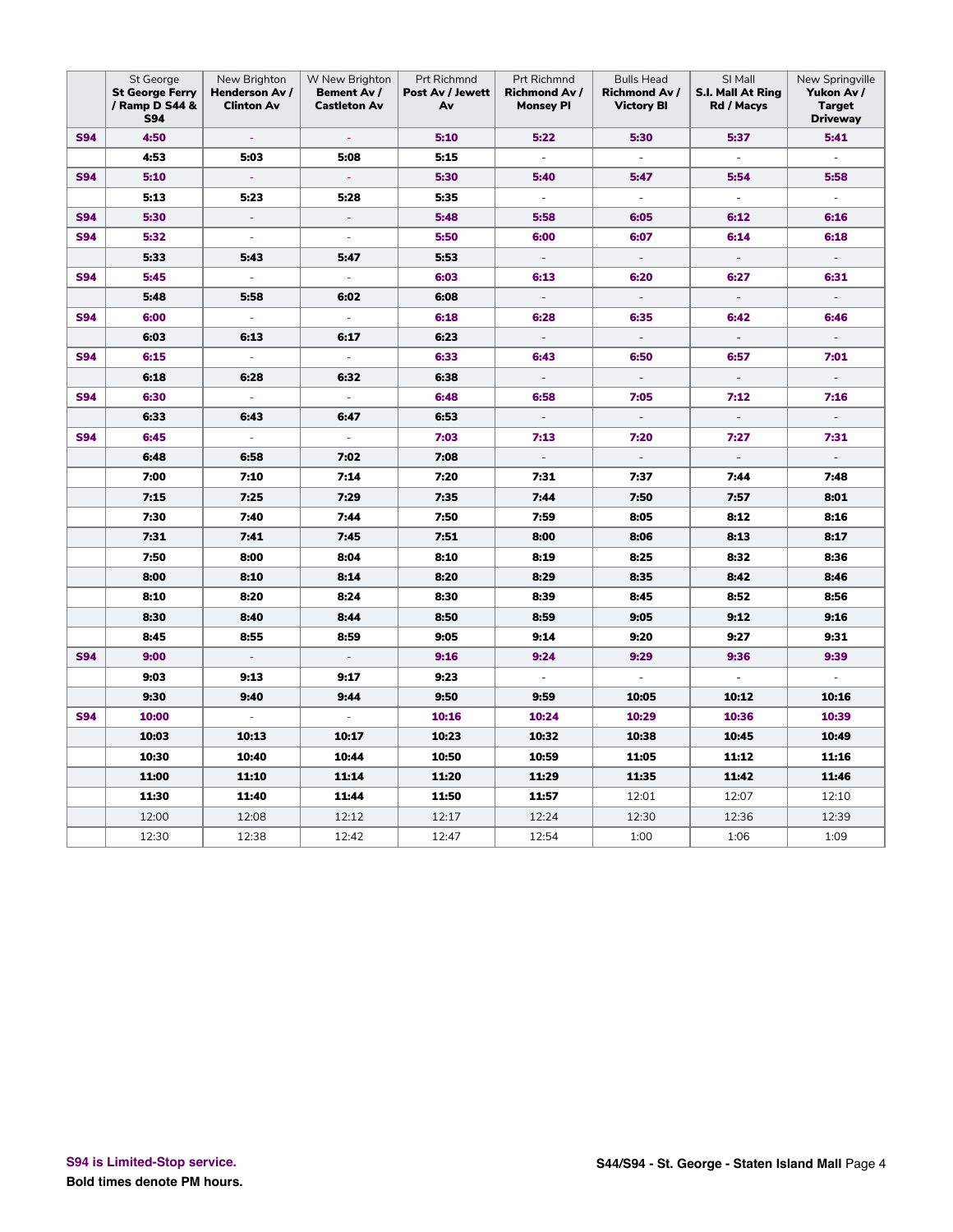| <b>S44/S94 Saturday</b><br><b>To St George</b>                    |                                                   |                                                                |                                                                |                                              |                                                      |                                                       |                                                        |  |  |  |  |
|-------------------------------------------------------------------|---------------------------------------------------|----------------------------------------------------------------|----------------------------------------------------------------|----------------------------------------------|------------------------------------------------------|-------------------------------------------------------|--------------------------------------------------------|--|--|--|--|
| New Springville<br>Yukon Av /<br><b>Target</b><br><b>Driveway</b> | SI Mall<br><b>S.I. Mall At Ring</b><br>Rd / Macys | <b>Bulls Head</b><br><b>Richmond Av /</b><br><b>Victory BI</b> | <b>Prt Richmnd</b><br><b>Richmond Av /</b><br><b>Vedder Av</b> | <b>Prt Richmnd</b><br>Post Av / Jewett<br>Av | W New Brighton<br>Bement Av /<br><b>Castleton Av</b> | New Brighton<br>Lafayette Av /<br><b>Richmond Ter</b> | <b>St George</b><br><b>St George Ferry</b><br>/ Ramp D |  |  |  |  |
| 4:35                                                              | 4:40                                              | 4:47                                                           | 4:52                                                           | 5:00                                         | 5:06                                                 | 5:13                                                  | 5:19                                                   |  |  |  |  |
| 5:05                                                              | 5:10                                              | 5:17                                                           | 5:22                                                           | 5:30                                         | 5:36                                                 | 5:43                                                  | 5:49                                                   |  |  |  |  |
| 5:35                                                              | 5:40                                              | 5:47                                                           | 5:52                                                           | 6:00                                         | 6:06                                                 | 6:14                                                  | 6:21                                                   |  |  |  |  |
| 6:05                                                              | 6:10                                              | 6:17                                                           | 6:22                                                           | 6:31                                         | 6:37                                                 | 6:45                                                  | 6:52                                                   |  |  |  |  |
| 6:35                                                              | 6:40                                              | 6:47                                                           | 6:52                                                           | 7:01                                         | 7:07                                                 | 7:14                                                  | 7:21                                                   |  |  |  |  |
| 7:05                                                              | 7:10                                              | 7:18                                                           | 7:24                                                           | 7:34                                         | 7:40                                                 | 7:47                                                  | 7:54                                                   |  |  |  |  |
| 7:25                                                              | 7:30                                              | 7:38                                                           | 7:44                                                           | 7:54                                         | 8:00                                                 | 8:07                                                  | 8:14                                                   |  |  |  |  |
| 7:40                                                              | 7:45                                              | 7:53                                                           | 7:59                                                           | 8:09                                         | 8:15                                                 | 8:22                                                  | 8:29                                                   |  |  |  |  |
| 7:55                                                              | 8:00                                              | 8:08                                                           | 8:14                                                           | 8:24                                         | 8:30                                                 | 8:37                                                  | 8:44                                                   |  |  |  |  |
| 8:10                                                              | 8:15                                              | 8:23                                                           | 8:29                                                           | 8:39                                         | 8:45                                                 | 8:52                                                  | 8:59                                                   |  |  |  |  |
| 8:25                                                              | 8:30                                              | 8:38                                                           | 8:44                                                           | 8:54                                         | 9:00                                                 | 9:07                                                  | 9:14                                                   |  |  |  |  |
| 8:40                                                              | 8:45                                              | 8:53                                                           | 8:59                                                           | 9:09                                         | 9:15                                                 | 9:22                                                  | 9:29                                                   |  |  |  |  |
| 8:55                                                              | 9:00                                              | 9:08                                                           | 9:14                                                           | 9:24                                         | 9:30                                                 | 9:37                                                  | 9:44                                                   |  |  |  |  |
| 9:10                                                              | 9:15                                              | 9:23                                                           | 9:29                                                           | 9:39                                         | 9:45                                                 | 9:52                                                  | 9:59                                                   |  |  |  |  |
| 9:25                                                              | 9:30                                              | 9:38                                                           | 9:44                                                           | 9:54                                         | 10:00                                                | 10:07                                                 | 10:14                                                  |  |  |  |  |
| 9:40                                                              | 9:45                                              | 9:53                                                           | 9:59                                                           | 10:09                                        | 10:15                                                | 10:22                                                 | 10:29                                                  |  |  |  |  |
| 9:55                                                              | 10:00                                             | 10:08                                                          | 10:14                                                          | 10:24                                        | 10:30                                                | 10:37                                                 | 10:44                                                  |  |  |  |  |
| 10:10                                                             | 10:15                                             | 10:23                                                          | 10:29                                                          | 10:39                                        | 10:46                                                | 10:53                                                 | 11:00                                                  |  |  |  |  |
| 10:25                                                             | 10:30                                             | 10:39                                                          | 10:45                                                          | 10:55                                        | 11:02                                                | 11:09                                                 | 11:16                                                  |  |  |  |  |
| 10:40                                                             | 10:46                                             | 10:55                                                          | 11:01                                                          | 11:11                                        | 11:18                                                | 11:25                                                 | 11:32                                                  |  |  |  |  |
| 10:55                                                             | 11:01                                             | 11:10                                                          | 11:16                                                          | 11:26                                        | 11:33                                                | 11:40                                                 | 11:47                                                  |  |  |  |  |
| 11:10                                                             | 11:16                                             | 11:25                                                          | 11:31                                                          | 11:41                                        | 11:48                                                | 11:55                                                 | 12:02                                                  |  |  |  |  |
| 11:25                                                             | 11:31                                             | 11:40                                                          | 11:46                                                          | 11:56                                        | 12:03                                                | 12:10                                                 | 12:17                                                  |  |  |  |  |
| 11:40                                                             | 11:46                                             | 11:55                                                          | 12:01                                                          | 12:11                                        | 12:18                                                | 12:25                                                 | 12:32                                                  |  |  |  |  |
| 11:55                                                             | 12:01                                             | 12:10                                                          | 12:16                                                          | 12:26                                        | 12:33                                                | 12:40                                                 | 12:47                                                  |  |  |  |  |
| 12:10                                                             | 12:16                                             | 12:25                                                          | 12:31                                                          | 12:41                                        | 12:48                                                | 12:55                                                 | 1:02                                                   |  |  |  |  |
| 12:25                                                             | 12:31                                             | 12:40                                                          | 12:46                                                          | 12:56                                        | 1:03                                                 | 1:10                                                  | 1:17                                                   |  |  |  |  |
| 12:40                                                             | 12:46                                             | 12:55                                                          | 1:01                                                           | 1:12                                         | 1:19                                                 | 1:26                                                  | 1:33                                                   |  |  |  |  |
| 12:55                                                             | 1:01                                              | 1:11                                                           | 1:17                                                           | 1:28                                         | 1:35                                                 | 1:42                                                  | 1:49                                                   |  |  |  |  |
| 1:10                                                              | 1:16                                              | 1:26                                                           | 1:32                                                           | 1:43                                         | 1:50                                                 | 1:57                                                  | 2:04                                                   |  |  |  |  |
| 1:25                                                              | 1:31                                              | 1:41                                                           | 1:47                                                           | 1:58                                         | 2:05                                                 | 2:12                                                  | 2:19                                                   |  |  |  |  |
| 1:40                                                              | 1:46                                              | 1:56                                                           | 2:02                                                           | 2:13                                         | 2:20                                                 | 2:27                                                  | 2:34                                                   |  |  |  |  |
| 1:55                                                              | 2:01                                              | 2:11                                                           | 2:17                                                           | 2:28                                         | 2:35                                                 | 2:43                                                  | 2:50                                                   |  |  |  |  |
| 2:10                                                              | 2:16                                              | 2:26                                                           | 2:32                                                           | 2:44                                         | 2:51                                                 | 2:59                                                  | 3:06                                                   |  |  |  |  |
|                                                                   |                                                   |                                                                |                                                                | 2:59                                         |                                                      |                                                       |                                                        |  |  |  |  |
| 2:25                                                              | 2:31                                              | 2:41                                                           | 2:47                                                           |                                              | 3:06                                                 | 3:14                                                  | 3:21                                                   |  |  |  |  |
| 2:40                                                              | 2:47                                              | 2:57                                                           | 3:03                                                           | 3:15                                         | 3:22                                                 | 3:30                                                  | 3:37                                                   |  |  |  |  |
| 2:55                                                              | 3:02                                              | 3:12                                                           | 3:18                                                           | 3:30                                         | 3:37                                                 | 3:45                                                  | 3:52                                                   |  |  |  |  |
| 3:10                                                              | 3:17                                              | 3:27                                                           | 3:33                                                           | 3:45                                         | 3:52                                                 | 4:00                                                  | 4:07                                                   |  |  |  |  |
| 3:25                                                              | 3:32                                              | 3:42                                                           | 3:48                                                           | 4:00                                         | 4:07                                                 | 4:15                                                  | 4:22                                                   |  |  |  |  |
| 3:40                                                              | 3:47                                              | 3:57                                                           | 4:03                                                           | 4:15                                         | 4:22                                                 | 4:30                                                  | 4:37                                                   |  |  |  |  |
| 3:55                                                              | 4:02                                              | 4:12                                                           | 4:18                                                           | 4:30                                         | 4:37                                                 | 4:45                                                  | 4:52                                                   |  |  |  |  |
| 4:10                                                              | 4:17                                              | 4:27                                                           | 4:33                                                           | 4:45                                         | 4:52                                                 | 5:00                                                  | 5:07                                                   |  |  |  |  |
| 4:25                                                              | 4:32                                              | 4:42                                                           | 4:48                                                           | 5:00                                         | 5:07                                                 | 5:15                                                  | 5:22                                                   |  |  |  |  |
| 4:40                                                              | 4:47                                              | 4:57                                                           | 5:03                                                           | 5:15                                         | 5:22                                                 | 5:30                                                  | 5:37                                                   |  |  |  |  |
| 4:55                                                              | 5:02                                              | 5:12                                                           | 5:18                                                           | 5:30                                         | 5:37                                                 | 5:45                                                  | 5:52                                                   |  |  |  |  |
| 5:10                                                              | 5:17                                              | 5:27                                                           | 5:33                                                           | 5:45                                         | 5:52                                                 | 6:00                                                  | 6:07                                                   |  |  |  |  |

**S94 is Limited-Stop service.**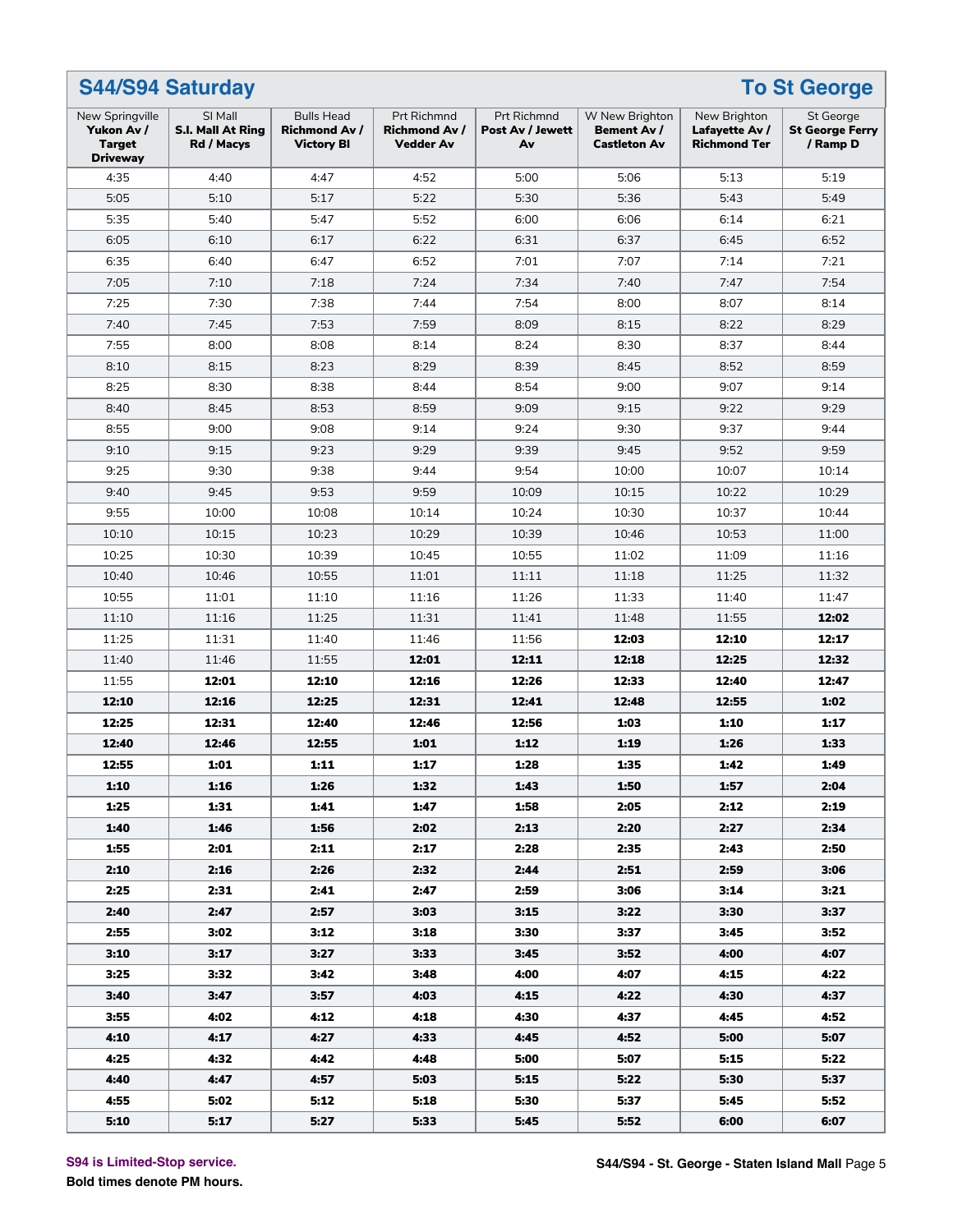| New Springville<br>Yukon Av /<br><b>Target</b><br><b>Driveway</b> | SI Mall<br><b>S.I. Mall At Ring</b><br>Rd / Macys | <b>Bulls Head</b><br><b>Richmond Av /</b><br><b>Victory BI</b> | <b>Prt Richmnd</b><br><b>Richmond Av /</b><br><b>Vedder Av</b> | <b>Prt Richmnd</b><br>Post Av / Jewett<br>Av | W New Brighton<br>Bement Av /<br><b>Castleton Av</b> | New Brighton<br>Lafayette Av /<br><b>Richmond Ter</b> | <b>St George</b><br><b>St George Ferry</b><br>/ Ramp D |
|-------------------------------------------------------------------|---------------------------------------------------|----------------------------------------------------------------|----------------------------------------------------------------|----------------------------------------------|------------------------------------------------------|-------------------------------------------------------|--------------------------------------------------------|
| 5:25                                                              | 5:32                                              | 5:42                                                           | 5:48                                                           | 6:00                                         | 6:07                                                 | 6:14                                                  | 6:21                                                   |
| 5:40                                                              | 5:47                                              | 5:57                                                           | 6:03                                                           | 6:14                                         | 6:21                                                 | 6:28                                                  | 6:35                                                   |
| 5:55                                                              | 6:02                                              | 6:11                                                           | 6:17                                                           | 6:28                                         | 6:35                                                 | 6:42                                                  | 6:49                                                   |
| 6:10                                                              | 6:17                                              | 6:26                                                           | 6:32                                                           | 6:43                                         | 6:50                                                 | 6:57                                                  | 7:04                                                   |
| 6:25                                                              | 6:32                                              | 6:41                                                           | 6:47                                                           | 6:58                                         | 7:05                                                 | 7:12                                                  | 7:19                                                   |
| 6:40                                                              | 6:47                                              | 6:56                                                           | 7:02                                                           | 7:13                                         | 7:20                                                 | 7:27                                                  | 7:34                                                   |
| 6:55                                                              | 7:02                                              | 7:11                                                           | 7:17                                                           | 7:28                                         | 7:35                                                 | 7:43                                                  | 7:50                                                   |
| 7:10                                                              | 7:17                                              | 7:26                                                           | 7:32                                                           | 7:44                                         | 7:51                                                 | 7:59                                                  | 8:06                                                   |
| 7:25                                                              | 7:32                                              | 7:42                                                           | 7:49                                                           | 8:01                                         | 8:08                                                 | 8:16                                                  | 8:23                                                   |
| 7:40                                                              | 7:47                                              | 7:57                                                           | 8:04                                                           | 8:16                                         | 8:23                                                 | 8:31                                                  | 8:38                                                   |
| 8:00                                                              | 8:07                                              | 8:17                                                           | 8:24                                                           | 8:36                                         | 8:43                                                 | 8:51                                                  | 8:58                                                   |
| 8:20                                                              | 8:27                                              | 8:37                                                           | 8:44                                                           | 8:56                                         | 9:03                                                 | 9:11                                                  | 9:18                                                   |
| 8:40                                                              | 8:47                                              | 8:57                                                           | 9:04                                                           | 9:14                                         | 9:21                                                 | 9:29                                                  | 9:36                                                   |
| 9:00                                                              | 9:06                                              | 9:15                                                           | 9:21                                                           | 9:31                                         | 9:38                                                 | 9:46                                                  | 9:53                                                   |
| 9:20                                                              | 9:26                                              | 9:35                                                           | 9:41                                                           | 9:51                                         | 9:58                                                 | 10:06                                                 | 10:13                                                  |
| 9:40                                                              | 9:46                                              | 9:55                                                           | 10:01                                                          | 10:11                                        | 10:18                                                | 10:26                                                 | 10:33                                                  |
| 10:00                                                             | 10:06                                             | 10:15                                                          | 10:21                                                          | 10:31                                        | 10:38                                                | 10:46                                                 | 10:53                                                  |
| 10:30                                                             | 10:36                                             | 10:45                                                          | 10:51                                                          | 11:01                                        | 11:08                                                | 11:16                                                 | 11:23                                                  |
| 11:05                                                             | 11:11                                             | 11:20                                                          | 11:26                                                          | 11:36                                        | 11:42                                                | 11:49                                                 | 11:55                                                  |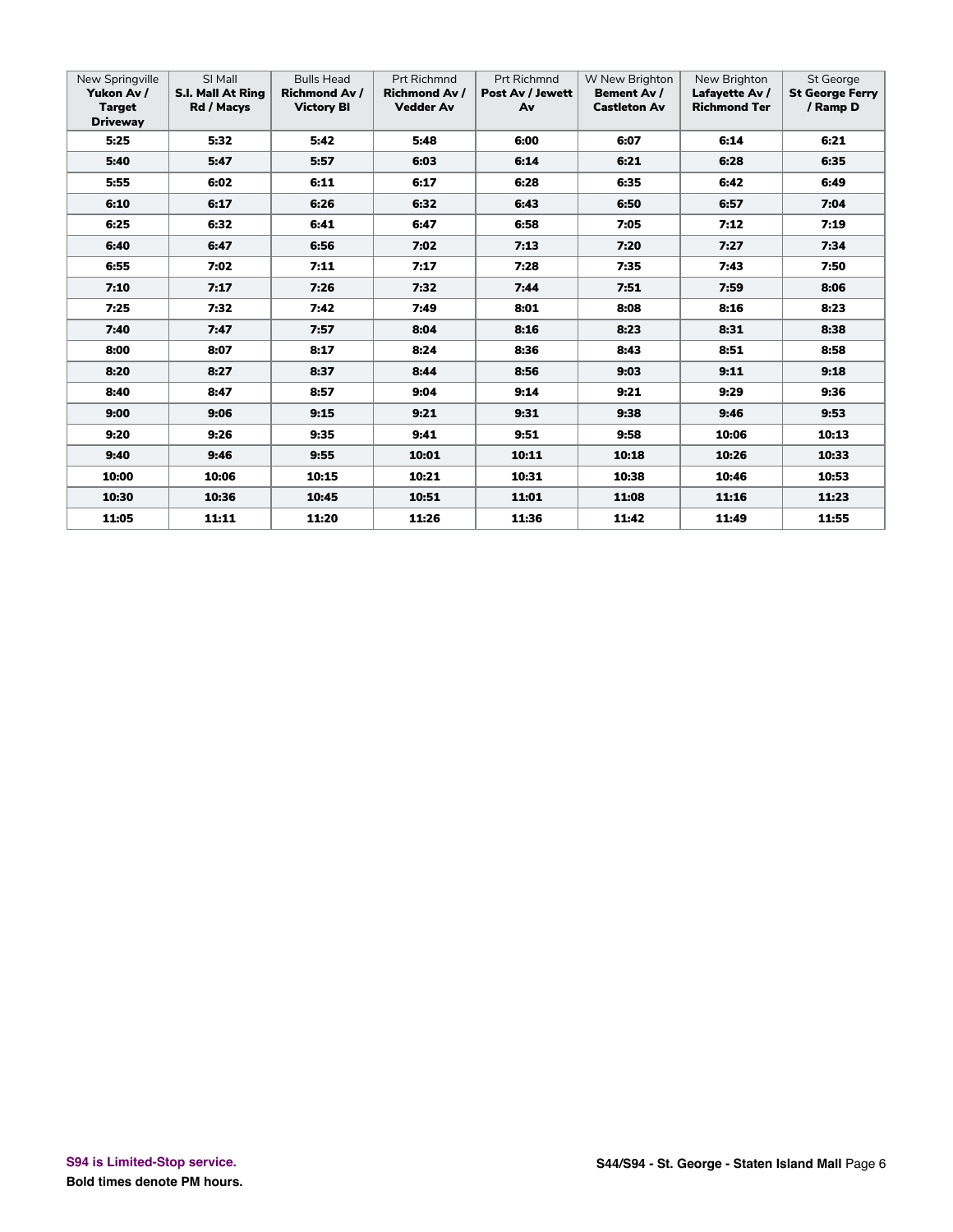| <b>S44/S94 Saturday</b>                                             |                                                            |                                                      |                                       | <b>To New Springville</b>                               |                                                               |                                            |                                                                   |  |  |
|---------------------------------------------------------------------|------------------------------------------------------------|------------------------------------------------------|---------------------------------------|---------------------------------------------------------|---------------------------------------------------------------|--------------------------------------------|-------------------------------------------------------------------|--|--|
| St George<br><b>St George Ferry</b><br>/ Ramp D S44 &<br><b>S94</b> | New Brighton<br><b>Henderson Av /</b><br><b>Clinton Av</b> | W New Brighton<br>Bement Av /<br><b>Castleton Av</b> | Prt Richmnd<br>Post Av / Jewett<br>Av | Prt Richmnd<br><b>Richmond Av /</b><br><b>Monsey PI</b> | <b>Bulls Head</b><br><b>Richmond Av/</b><br><b>Victory BI</b> | SI Mall<br>S.I. Mall At Ring<br>Rd / Macys | New Springville<br>Yukon Av /<br><b>Target</b><br><b>Driveway</b> |  |  |
| 5:30                                                                | 5:39                                                       | 5:43                                                 | 5:49                                  | 5:58                                                    | 6:04                                                          | 6:12                                       | 6:16                                                              |  |  |
| 6:00                                                                | 6:09                                                       | 6:13                                                 | 6:19                                  | 6:28                                                    | 6:34                                                          | 6:42                                       | 6:46                                                              |  |  |
| 6:30                                                                | 6:39                                                       | 6:43                                                 | 6:49                                  | 6:58                                                    | 7:04                                                          | 7:12                                       | 7:16                                                              |  |  |
| 7:00                                                                | 7:09                                                       | 7:13                                                 | 7:19                                  | 7:28                                                    | 7:34                                                          | 7:42                                       | 7:46                                                              |  |  |
| 7:30                                                                | 7:40                                                       | 7:44                                                 | 7:50                                  | 8:00                                                    | 8:06                                                          | 8:14                                       | 8:18                                                              |  |  |
| 7:45                                                                | 7:55                                                       | 7:59                                                 | 8:05                                  | 8:15                                                    | 8:21                                                          | 8:29                                       | 8:33                                                              |  |  |
| 8:00                                                                | 8:10                                                       | 8:14                                                 | 8:20                                  | 8:30                                                    | 8:36                                                          | 8:44                                       | 8:48                                                              |  |  |
| 8:15                                                                | 8:25                                                       | 8:29                                                 | 8:35                                  | 8:45                                                    | 8:51                                                          | 8:59                                       | 9:03                                                              |  |  |
| 8:30                                                                | 8:40                                                       | 8:44                                                 | 8:50                                  | 9:00                                                    | 9:06                                                          | 9:14                                       | 9:18                                                              |  |  |
| 8:45                                                                | 8:55                                                       | 8:59                                                 | 9:05                                  | 9:15                                                    | 9:21                                                          | 9:29                                       | 9:33                                                              |  |  |
| 9:00                                                                | 9:10                                                       | 9:14                                                 | 9:20                                  | 9:30                                                    | 9:36                                                          | 9:44                                       | 9:48                                                              |  |  |
| 9:15                                                                | 9:25                                                       | 9:29                                                 | 9:35                                  | 9:45                                                    | 9:51                                                          | 9:59                                       | 10:03                                                             |  |  |
| 9:30                                                                | 9:40                                                       | 9:44                                                 | 9:50                                  | 10:00                                                   | 10:06                                                         | 10:14                                      | 10:18                                                             |  |  |
| 9:45                                                                | 9:55                                                       | 9:59                                                 | 10:05                                 | 10:15                                                   | 10:21                                                         | 10:29                                      | 10:33                                                             |  |  |
| 10:00                                                               | 10:10                                                      | 10:14                                                | 10:20                                 | 10:30                                                   | 10:37                                                         | 10:46                                      | 10:50                                                             |  |  |
| 10:15                                                               | 10:25                                                      | 10:29                                                | 10:35                                 | 10:45                                                   | 10:52                                                         | 11:01                                      | 11:05                                                             |  |  |
| 10:30                                                               | 10:40                                                      | 10:44                                                | 10:50                                 | 11:00                                                   | 11:07                                                         | 11:16                                      | 11:20                                                             |  |  |
| 10:45                                                               | 10:55                                                      | 10:59                                                | 11:05                                 | 11:15                                                   | 11:22                                                         | 11:31                                      | 11:35                                                             |  |  |
| 11:00                                                               | 11:10                                                      | 11:14                                                | 11:20                                 | 11:30                                                   | 11:37                                                         | 11:46                                      | 11:50                                                             |  |  |
| 11:15                                                               | 11:25                                                      | 11:29                                                | 11:35                                 | 11:45                                                   | 11:52                                                         | 12:01                                      | 12:05                                                             |  |  |
| 11:30                                                               | 11:41                                                      | 11:45                                                | 11:52                                 | 12:02                                                   | 12:09                                                         | 12:18                                      | 12:22                                                             |  |  |
| 11:45                                                               | 11:56                                                      | 12:00                                                | 12:07                                 | 12:17                                                   | 12:24                                                         | 12:33                                      | 12:37                                                             |  |  |
| 12:00                                                               | 12:11                                                      | 12:15                                                | 12:22                                 | 12:32                                                   | 12:39                                                         | 12:48                                      | 12:52                                                             |  |  |
| 12:15                                                               | 12:26                                                      | 12:30                                                | 12:37                                 | 12:47                                                   | 12:54                                                         | 1:03                                       | 1:07                                                              |  |  |
| 12:30                                                               | 12:41                                                      | 12:45                                                | 12:52                                 | 1:02                                                    | 1:09                                                          | 1:18                                       | 1:22                                                              |  |  |
| 12:45                                                               | 12:56                                                      | 1:00                                                 | 1:07                                  | 1:17                                                    | 1:24                                                          | 1:33                                       | 1:37                                                              |  |  |
| 1:00                                                                | 1:11                                                       | 1:15                                                 | 1:22                                  | 1:32                                                    | 1:39                                                          | 1:48                                       | 1:52                                                              |  |  |
| 1:15                                                                | 1:26                                                       | 1:30                                                 | 1:37                                  | 1:47                                                    | 1:54                                                          | 2:03                                       | 2:08                                                              |  |  |
| 1:30                                                                | 1:41                                                       | 1:45                                                 | 1:52                                  | 2:02                                                    | 2:09                                                          | 2:18                                       | 2:23                                                              |  |  |
| 1:45                                                                | 1:56                                                       | 2:00                                                 | 2:07                                  | 2:17                                                    | 2:24                                                          | 2:33                                       | 2:38                                                              |  |  |
| 2:00                                                                | 2:11                                                       | 2:16                                                 | 2:23                                  | 2:33                                                    | 2:40                                                          | 2:49                                       | 2:54                                                              |  |  |
| 2:15                                                                | 2:26                                                       | 2:31                                                 | 2:38                                  | 2:48                                                    | 2:55                                                          | 3:04                                       | 3:09                                                              |  |  |
| 2:30                                                                | 2:41                                                       | 2:46                                                 | 2:53                                  | 3:03                                                    | 3:10                                                          | 3:19                                       | 3:24                                                              |  |  |
| 2:45                                                                | 2:56                                                       | 3:01                                                 | 3:08                                  | 3:18                                                    | 3:25                                                          | 3:34                                       | 3:39                                                              |  |  |
| 3:00                                                                | 3:11                                                       | 3:16                                                 | 3:23                                  | 3:33                                                    | 3:40                                                          | 3:49                                       | 3:54                                                              |  |  |
| 3:15                                                                | 3:26                                                       | 3:31                                                 | 3:38                                  | 3:48                                                    | 3:55                                                          | 4:04                                       | 4:09                                                              |  |  |
| 3:30                                                                | 3:41                                                       | 3:46                                                 | 3:53                                  | 4:03                                                    | 4:10                                                          | 4:19                                       | 4:24                                                              |  |  |
| 3:45                                                                | 3:56                                                       | 4:01                                                 | 4:08                                  | 4:18                                                    | 4:25                                                          | 4:34                                       | 4:39                                                              |  |  |
| 4:00                                                                | 4:11                                                       | 4:16                                                 | 4:23                                  | 4:33                                                    | 4:40                                                          | 4:49                                       | 4:54                                                              |  |  |
| 4:15                                                                | 4:26                                                       | 4:31                                                 | 4:38                                  | 4:48                                                    | 4:55                                                          | 5:04                                       | 5:09                                                              |  |  |
| 4:30                                                                | 4:40                                                       | 4:44                                                 | 4:51                                  | 5:01                                                    | 5:08                                                          | 5:17                                       | 5:22                                                              |  |  |
| 4:45                                                                | 4:55                                                       | 4:59                                                 | 5:06                                  | 5:16                                                    | 5:23                                                          | 5:32                                       | 5:37                                                              |  |  |
| 5:00                                                                | 5:10                                                       | 5:14                                                 | 5:21                                  | 5:31                                                    | 5:38                                                          | 5:46                                       | 5:51                                                              |  |  |
| 5:15                                                                | 5:25                                                       | 5:29                                                 | 5:36                                  | 5:46                                                    | 5:53                                                          | 6:01                                       | 6:06                                                              |  |  |
| 5:30                                                                | 5:40                                                       | 5:44                                                 | 5:50                                  | 6:00                                                    | 6:07                                                          | 6:15                                       | 6:20                                                              |  |  |
| 5:45                                                                | 5:55                                                       | 5:59                                                 | 6:05                                  | 6:15                                                    | 6:22                                                          | 6:30                                       | 6:35                                                              |  |  |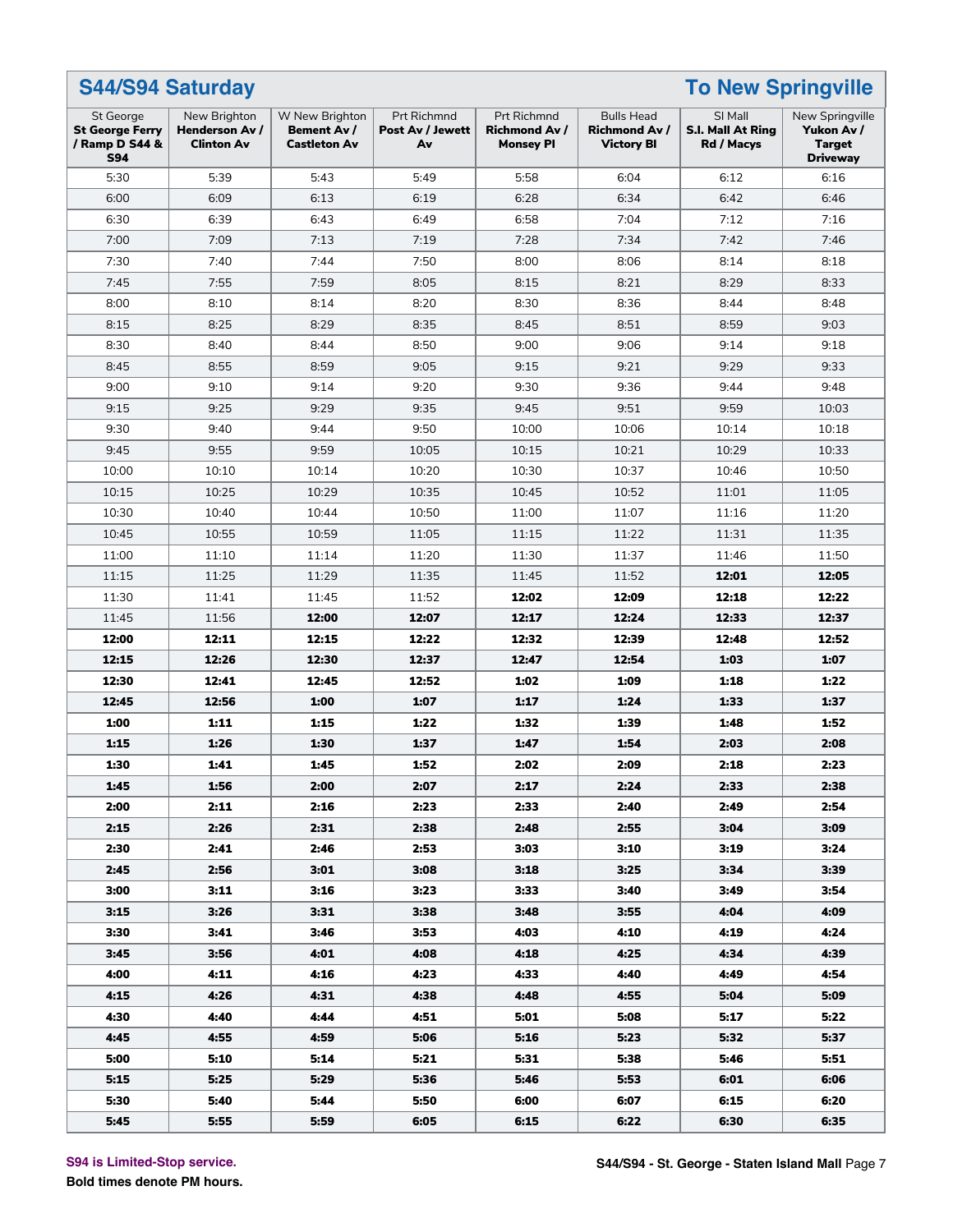| St George<br><b>St George Ferry</b><br>/ Ramp D S44 &<br><b>S94</b> | New Brighton<br>Henderson Av /<br><b>Clinton Av</b> | W New Brighton<br>Bement Av /<br><b>Castleton Av</b> | <b>Prt Richmnd</b><br>Post Av / Jewett<br>Av | <b>Prt Richmnd</b><br><b>Richmond Av /</b><br><b>Monsey PI</b> | <b>Bulls Head</b><br><b>Richmond Av /</b><br><b>Victory BI</b> | SI Mall<br><b>S.I. Mall At Ring</b><br>Rd / Macys | New Springville<br>Yukon Av /<br><b>Target</b><br><b>Driveway</b> |
|---------------------------------------------------------------------|-----------------------------------------------------|------------------------------------------------------|----------------------------------------------|----------------------------------------------------------------|----------------------------------------------------------------|---------------------------------------------------|-------------------------------------------------------------------|
| 6:00                                                                | 6:10                                                | 6:14                                                 | 6:20                                         | 6:30                                                           | 6:37                                                           | 6:45                                              | 6:50                                                              |
| 6:15                                                                | 6:25                                                | 6:29                                                 | 6:35                                         | 6:45                                                           | 6:52                                                           | 7:00                                              | 7:04                                                              |
| 6:30                                                                | 6:40                                                | 6:44                                                 | 6:50                                         | 7:00                                                           | 7:06                                                           | 7:14                                              | 7:18                                                              |
| 6:45                                                                | 6:55                                                | 6:59                                                 | 7:05                                         | 7:15                                                           | 7:21                                                           | 7:29                                              | 7:33                                                              |
| 7:00                                                                | 7:10                                                | 7:14                                                 | 7:20                                         | 7:30                                                           | 7:36                                                           | 7:44                                              | 7:48                                                              |
| 7:20                                                                | 7:30                                                | 7:34                                                 | 7:40                                         | 7:50                                                           | 7:56                                                           | 8:04                                              | 8:08                                                              |
| 7:40                                                                | 7:50                                                | 7:54                                                 | 8:00                                         | 8:10                                                           | 8:16                                                           | 8:24                                              | 8:28                                                              |
| 8:00                                                                | 8:10                                                | 8:14                                                 | 8:20                                         | 8:30                                                           | 8:36                                                           | 8:44                                              | 8:48                                                              |
| 8:20                                                                | 8:30                                                | 8:34                                                 | 8:40                                         | 8:50                                                           | 8:56                                                           | 9:04                                              | 9:08                                                              |
| 8:40                                                                | 8:50                                                | 8:54                                                 | 9:00                                         | 9:10                                                           | 9:16                                                           | 9:24                                              | 9:28                                                              |
| 9:00                                                                | 9:10                                                | 9:14                                                 | 9:20                                         | 9:30                                                           | 9:36                                                           | 9:43                                              | 9:47                                                              |
| 9:01                                                                | 9:11                                                | 9:15                                                 | 9:21                                         | 9:31                                                           | 9:37                                                           | 9:44                                              | 9:48                                                              |
| 9:30                                                                | 9:40                                                | 9:44                                                 | 9:50                                         | 9:59                                                           | 10:05                                                          | 10:12                                             | 10:16                                                             |
| 10:00                                                               | 10:10                                               | 10:14                                                | 10:20                                        | 10:29                                                          | 10:35                                                          | 10:42                                             | 10:46                                                             |
| 10:01                                                               | 10:11                                               | 10:15                                                | 10:21                                        | 10:30                                                          | 10:36                                                          | 10:43                                             | 10:47                                                             |
| 10:30                                                               | 10:40                                               | 10:44                                                | 10:50                                        | 10:59                                                          | 11:05                                                          | 11:12                                             | 11:16                                                             |
| 11:00                                                               | 11:10                                               | 11:14                                                | 11:20                                        | 11:29                                                          | 11:35                                                          | 11:42                                             | 11:46                                                             |
| 11:30                                                               | 11:40                                               | 11:44                                                | 11:50                                        | 11:59                                                          | 12:05                                                          | 12:12                                             | 12:16                                                             |
| 12:00                                                               | 12:10                                               | 12:14                                                | 12:20                                        | 12:29                                                          | 12:35                                                          | 12:42                                             | 12:46                                                             |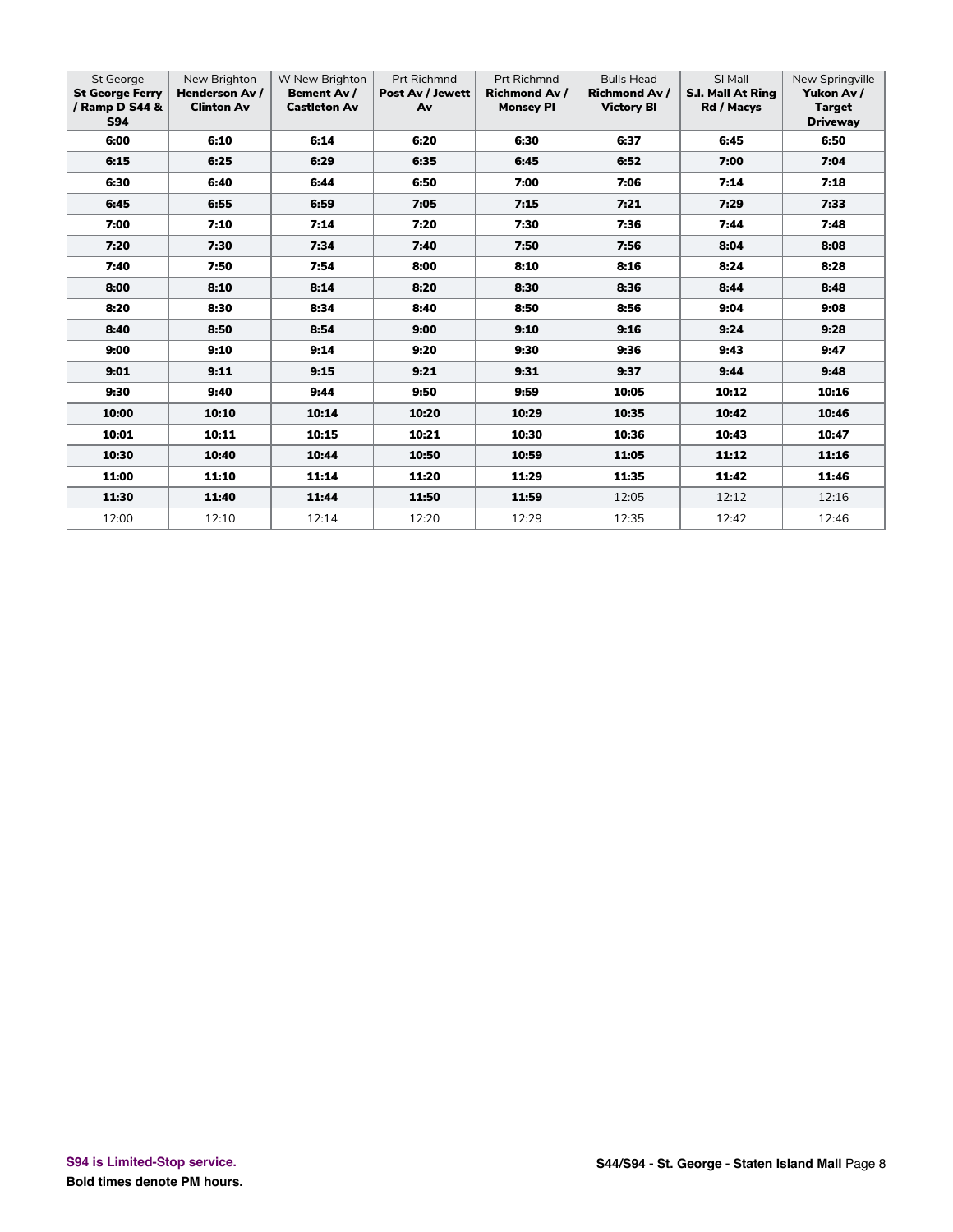| Prt Richmnd<br><b>Prt Richmnd</b><br>SI Mall<br><b>Bulls Head</b><br>W New Brighton<br>New Brighton<br>New Springville<br><b>St George</b><br>Yukon Av /<br><b>S.I. Mall At Ring</b><br><b>Richmond Av /</b><br><b>Richmond Av /</b><br>Post Av / Jewett<br>Bement Av /<br>Lafayette Av /<br><b>St George Ferry</b><br><b>Target</b><br><b>Victory BI</b><br><b>Vedder Av</b><br><b>Castleton Av</b><br><b>Richmond Ter</b><br>/ Ramp D<br>Rd / Macys<br>Av<br><b>Driveway</b><br>4:51<br>5:03<br>5:07<br>4:40<br>4:45<br>4:55<br>5:14<br>5:19<br>5:21<br>5:37<br>5:10<br>5:15<br>5:25<br>5:33<br>5:44<br>5:49<br>5:40<br>5:45<br>5:51<br>5:55<br>6:03<br>6:08<br>6:20<br>6:15<br>6:23<br>6:28<br>6:36<br>6:41<br>6:53<br>6:10<br>6:16<br>6:48<br>6:30<br>6:36<br>6:43<br>6:56<br>7:01<br>7:08<br>7:13<br>6:48<br>7:00<br>7:06<br>7:13<br>7:26<br>7:31<br>7:38<br>7:43<br>7:18<br>7:30<br>7:36<br>7:43<br>7:56<br>8:01<br>7:48<br>8:08<br>8:14<br>8:00<br>8:06<br>8:27<br>8:33<br>8:13<br>8:18<br>8:40<br>8:46<br>8:30<br>8:36<br>9:03<br>8:43<br>8:48<br>8:57<br>9:10<br>9:16<br>9:00<br>9:06<br>9:13<br>9:33<br>9:18<br>9:27<br>9:40<br>9:46<br>9:30<br>9:36<br>9:43<br>9:48<br>9:57<br>10:03<br>10:10<br>10:16<br>10:00<br>10:27<br>10:33<br>10:06<br>10:13<br>10:18<br>10:40<br>10:47<br>10:15<br>10:21<br>10:28<br>10:33<br>10:48<br>10:55<br>10:42<br>11:02<br>10:30<br>10:37<br>10:58<br>10:45<br>10:49<br>11:04<br>11:11<br>11:18<br>11:26<br>11:33<br>10:45<br>10:52<br>11:00<br>11:04<br>11:13<br>11:19<br>11:00<br>11:07<br>11:28<br>11:34<br>11:41<br>11:15<br>11:19<br>11:48<br>11:22<br>11:30<br>11:34<br>12:03<br>11:15<br>11:43<br>11:49<br>11:56<br>11:30<br>11:37<br>11:58<br>12:11<br>11:45<br>11:49<br>12:04<br>12:18<br>12:13<br>12:26<br>12:33<br>11:45<br>11:52<br>12:00<br>12:04<br>12:19<br>12:00<br>12:19<br>12:28<br>12:34<br>12:41<br>12:48<br>12:07<br>12:15<br>12:15<br>12:22<br>12:30<br>12:34<br>12:43<br>12:49<br>12:56<br>1:03<br>12:30<br>12:37<br>12:49<br>12:58<br>1:04<br>1:11<br>12:45<br>1:18<br>12:52<br>1:00<br>1:19<br>12:45<br>1:04<br>1:13<br>1:26<br>1:33<br>1:00<br>1:07<br>1:19<br>1:34<br>1:15<br>1:28<br>1:41<br>1:48<br>1:15<br>1:22<br>1:30<br>1:35<br>1:51<br>1:45<br>1:58<br>2:05<br>1:30<br>1:37<br>2:00<br>2:06<br>2:20<br>1:45<br>1:50<br>2:13 | S44/S94 Sunday<br><b>To St George</b> |      |      |      |      |      |      |      |  |  |  |  |
|---------------------------------------------------------------------------------------------------------------------------------------------------------------------------------------------------------------------------------------------------------------------------------------------------------------------------------------------------------------------------------------------------------------------------------------------------------------------------------------------------------------------------------------------------------------------------------------------------------------------------------------------------------------------------------------------------------------------------------------------------------------------------------------------------------------------------------------------------------------------------------------------------------------------------------------------------------------------------------------------------------------------------------------------------------------------------------------------------------------------------------------------------------------------------------------------------------------------------------------------------------------------------------------------------------------------------------------------------------------------------------------------------------------------------------------------------------------------------------------------------------------------------------------------------------------------------------------------------------------------------------------------------------------------------------------------------------------------------------------------------------------------------------------------------------------------------------------------------------------------------------------------------------------------------------------------------------------------------------------------------------------------------------------------------------------------------------------------------------------------------------------------------------------------------------------------------------------------------------------------------------------------------------------------------------|---------------------------------------|------|------|------|------|------|------|------|--|--|--|--|
|                                                                                                                                                                                                                                                                                                                                                                                                                                                                                                                                                                                                                                                                                                                                                                                                                                                                                                                                                                                                                                                                                                                                                                                                                                                                                                                                                                                                                                                                                                                                                                                                                                                                                                                                                                                                                                                                                                                                                                                                                                                                                                                                                                                                                                                                                                         |                                       |      |      |      |      |      |      |      |  |  |  |  |
|                                                                                                                                                                                                                                                                                                                                                                                                                                                                                                                                                                                                                                                                                                                                                                                                                                                                                                                                                                                                                                                                                                                                                                                                                                                                                                                                                                                                                                                                                                                                                                                                                                                                                                                                                                                                                                                                                                                                                                                                                                                                                                                                                                                                                                                                                                         |                                       |      |      |      |      |      |      |      |  |  |  |  |
|                                                                                                                                                                                                                                                                                                                                                                                                                                                                                                                                                                                                                                                                                                                                                                                                                                                                                                                                                                                                                                                                                                                                                                                                                                                                                                                                                                                                                                                                                                                                                                                                                                                                                                                                                                                                                                                                                                                                                                                                                                                                                                                                                                                                                                                                                                         |                                       |      |      |      |      |      |      |      |  |  |  |  |
|                                                                                                                                                                                                                                                                                                                                                                                                                                                                                                                                                                                                                                                                                                                                                                                                                                                                                                                                                                                                                                                                                                                                                                                                                                                                                                                                                                                                                                                                                                                                                                                                                                                                                                                                                                                                                                                                                                                                                                                                                                                                                                                                                                                                                                                                                                         |                                       |      |      |      |      |      |      |      |  |  |  |  |
|                                                                                                                                                                                                                                                                                                                                                                                                                                                                                                                                                                                                                                                                                                                                                                                                                                                                                                                                                                                                                                                                                                                                                                                                                                                                                                                                                                                                                                                                                                                                                                                                                                                                                                                                                                                                                                                                                                                                                                                                                                                                                                                                                                                                                                                                                                         |                                       |      |      |      |      |      |      |      |  |  |  |  |
|                                                                                                                                                                                                                                                                                                                                                                                                                                                                                                                                                                                                                                                                                                                                                                                                                                                                                                                                                                                                                                                                                                                                                                                                                                                                                                                                                                                                                                                                                                                                                                                                                                                                                                                                                                                                                                                                                                                                                                                                                                                                                                                                                                                                                                                                                                         |                                       |      |      |      |      |      |      |      |  |  |  |  |
|                                                                                                                                                                                                                                                                                                                                                                                                                                                                                                                                                                                                                                                                                                                                                                                                                                                                                                                                                                                                                                                                                                                                                                                                                                                                                                                                                                                                                                                                                                                                                                                                                                                                                                                                                                                                                                                                                                                                                                                                                                                                                                                                                                                                                                                                                                         |                                       |      |      |      |      |      |      |      |  |  |  |  |
|                                                                                                                                                                                                                                                                                                                                                                                                                                                                                                                                                                                                                                                                                                                                                                                                                                                                                                                                                                                                                                                                                                                                                                                                                                                                                                                                                                                                                                                                                                                                                                                                                                                                                                                                                                                                                                                                                                                                                                                                                                                                                                                                                                                                                                                                                                         |                                       |      |      |      |      |      |      |      |  |  |  |  |
|                                                                                                                                                                                                                                                                                                                                                                                                                                                                                                                                                                                                                                                                                                                                                                                                                                                                                                                                                                                                                                                                                                                                                                                                                                                                                                                                                                                                                                                                                                                                                                                                                                                                                                                                                                                                                                                                                                                                                                                                                                                                                                                                                                                                                                                                                                         |                                       |      |      |      |      |      |      |      |  |  |  |  |
|                                                                                                                                                                                                                                                                                                                                                                                                                                                                                                                                                                                                                                                                                                                                                                                                                                                                                                                                                                                                                                                                                                                                                                                                                                                                                                                                                                                                                                                                                                                                                                                                                                                                                                                                                                                                                                                                                                                                                                                                                                                                                                                                                                                                                                                                                                         |                                       |      |      |      |      |      |      |      |  |  |  |  |
|                                                                                                                                                                                                                                                                                                                                                                                                                                                                                                                                                                                                                                                                                                                                                                                                                                                                                                                                                                                                                                                                                                                                                                                                                                                                                                                                                                                                                                                                                                                                                                                                                                                                                                                                                                                                                                                                                                                                                                                                                                                                                                                                                                                                                                                                                                         |                                       |      |      |      |      |      |      |      |  |  |  |  |
|                                                                                                                                                                                                                                                                                                                                                                                                                                                                                                                                                                                                                                                                                                                                                                                                                                                                                                                                                                                                                                                                                                                                                                                                                                                                                                                                                                                                                                                                                                                                                                                                                                                                                                                                                                                                                                                                                                                                                                                                                                                                                                                                                                                                                                                                                                         |                                       |      |      |      |      |      |      |      |  |  |  |  |
|                                                                                                                                                                                                                                                                                                                                                                                                                                                                                                                                                                                                                                                                                                                                                                                                                                                                                                                                                                                                                                                                                                                                                                                                                                                                                                                                                                                                                                                                                                                                                                                                                                                                                                                                                                                                                                                                                                                                                                                                                                                                                                                                                                                                                                                                                                         |                                       |      |      |      |      |      |      |      |  |  |  |  |
|                                                                                                                                                                                                                                                                                                                                                                                                                                                                                                                                                                                                                                                                                                                                                                                                                                                                                                                                                                                                                                                                                                                                                                                                                                                                                                                                                                                                                                                                                                                                                                                                                                                                                                                                                                                                                                                                                                                                                                                                                                                                                                                                                                                                                                                                                                         |                                       |      |      |      |      |      |      |      |  |  |  |  |
|                                                                                                                                                                                                                                                                                                                                                                                                                                                                                                                                                                                                                                                                                                                                                                                                                                                                                                                                                                                                                                                                                                                                                                                                                                                                                                                                                                                                                                                                                                                                                                                                                                                                                                                                                                                                                                                                                                                                                                                                                                                                                                                                                                                                                                                                                                         |                                       |      |      |      |      |      |      |      |  |  |  |  |
|                                                                                                                                                                                                                                                                                                                                                                                                                                                                                                                                                                                                                                                                                                                                                                                                                                                                                                                                                                                                                                                                                                                                                                                                                                                                                                                                                                                                                                                                                                                                                                                                                                                                                                                                                                                                                                                                                                                                                                                                                                                                                                                                                                                                                                                                                                         |                                       |      |      |      |      |      |      |      |  |  |  |  |
|                                                                                                                                                                                                                                                                                                                                                                                                                                                                                                                                                                                                                                                                                                                                                                                                                                                                                                                                                                                                                                                                                                                                                                                                                                                                                                                                                                                                                                                                                                                                                                                                                                                                                                                                                                                                                                                                                                                                                                                                                                                                                                                                                                                                                                                                                                         |                                       |      |      |      |      |      |      |      |  |  |  |  |
|                                                                                                                                                                                                                                                                                                                                                                                                                                                                                                                                                                                                                                                                                                                                                                                                                                                                                                                                                                                                                                                                                                                                                                                                                                                                                                                                                                                                                                                                                                                                                                                                                                                                                                                                                                                                                                                                                                                                                                                                                                                                                                                                                                                                                                                                                                         |                                       |      |      |      |      |      |      |      |  |  |  |  |
|                                                                                                                                                                                                                                                                                                                                                                                                                                                                                                                                                                                                                                                                                                                                                                                                                                                                                                                                                                                                                                                                                                                                                                                                                                                                                                                                                                                                                                                                                                                                                                                                                                                                                                                                                                                                                                                                                                                                                                                                                                                                                                                                                                                                                                                                                                         |                                       |      |      |      |      |      |      |      |  |  |  |  |
|                                                                                                                                                                                                                                                                                                                                                                                                                                                                                                                                                                                                                                                                                                                                                                                                                                                                                                                                                                                                                                                                                                                                                                                                                                                                                                                                                                                                                                                                                                                                                                                                                                                                                                                                                                                                                                                                                                                                                                                                                                                                                                                                                                                                                                                                                                         |                                       |      |      |      |      |      |      |      |  |  |  |  |
|                                                                                                                                                                                                                                                                                                                                                                                                                                                                                                                                                                                                                                                                                                                                                                                                                                                                                                                                                                                                                                                                                                                                                                                                                                                                                                                                                                                                                                                                                                                                                                                                                                                                                                                                                                                                                                                                                                                                                                                                                                                                                                                                                                                                                                                                                                         |                                       |      |      |      |      |      |      |      |  |  |  |  |
|                                                                                                                                                                                                                                                                                                                                                                                                                                                                                                                                                                                                                                                                                                                                                                                                                                                                                                                                                                                                                                                                                                                                                                                                                                                                                                                                                                                                                                                                                                                                                                                                                                                                                                                                                                                                                                                                                                                                                                                                                                                                                                                                                                                                                                                                                                         |                                       |      |      |      |      |      |      |      |  |  |  |  |
|                                                                                                                                                                                                                                                                                                                                                                                                                                                                                                                                                                                                                                                                                                                                                                                                                                                                                                                                                                                                                                                                                                                                                                                                                                                                                                                                                                                                                                                                                                                                                                                                                                                                                                                                                                                                                                                                                                                                                                                                                                                                                                                                                                                                                                                                                                         |                                       |      |      |      |      |      |      |      |  |  |  |  |
|                                                                                                                                                                                                                                                                                                                                                                                                                                                                                                                                                                                                                                                                                                                                                                                                                                                                                                                                                                                                                                                                                                                                                                                                                                                                                                                                                                                                                                                                                                                                                                                                                                                                                                                                                                                                                                                                                                                                                                                                                                                                                                                                                                                                                                                                                                         |                                       |      |      |      |      |      |      |      |  |  |  |  |
|                                                                                                                                                                                                                                                                                                                                                                                                                                                                                                                                                                                                                                                                                                                                                                                                                                                                                                                                                                                                                                                                                                                                                                                                                                                                                                                                                                                                                                                                                                                                                                                                                                                                                                                                                                                                                                                                                                                                                                                                                                                                                                                                                                                                                                                                                                         |                                       |      |      |      |      |      |      |      |  |  |  |  |
|                                                                                                                                                                                                                                                                                                                                                                                                                                                                                                                                                                                                                                                                                                                                                                                                                                                                                                                                                                                                                                                                                                                                                                                                                                                                                                                                                                                                                                                                                                                                                                                                                                                                                                                                                                                                                                                                                                                                                                                                                                                                                                                                                                                                                                                                                                         |                                       |      |      |      |      |      |      |      |  |  |  |  |
|                                                                                                                                                                                                                                                                                                                                                                                                                                                                                                                                                                                                                                                                                                                                                                                                                                                                                                                                                                                                                                                                                                                                                                                                                                                                                                                                                                                                                                                                                                                                                                                                                                                                                                                                                                                                                                                                                                                                                                                                                                                                                                                                                                                                                                                                                                         |                                       |      |      |      |      |      |      |      |  |  |  |  |
|                                                                                                                                                                                                                                                                                                                                                                                                                                                                                                                                                                                                                                                                                                                                                                                                                                                                                                                                                                                                                                                                                                                                                                                                                                                                                                                                                                                                                                                                                                                                                                                                                                                                                                                                                                                                                                                                                                                                                                                                                                                                                                                                                                                                                                                                                                         | 1:45                                  | 1:52 | 2:00 | 2:05 | 2:15 | 2:21 | 2:28 | 2:35 |  |  |  |  |
| 2:00<br>2:07<br>2:15<br>2:20<br>2:30<br>2:36<br>2:50<br>2:43                                                                                                                                                                                                                                                                                                                                                                                                                                                                                                                                                                                                                                                                                                                                                                                                                                                                                                                                                                                                                                                                                                                                                                                                                                                                                                                                                                                                                                                                                                                                                                                                                                                                                                                                                                                                                                                                                                                                                                                                                                                                                                                                                                                                                                            |                                       |      |      |      |      |      |      |      |  |  |  |  |
| 2:15<br>2:22<br>2:30<br>2:35<br>2:45<br>2:51<br>2:58<br>3:05                                                                                                                                                                                                                                                                                                                                                                                                                                                                                                                                                                                                                                                                                                                                                                                                                                                                                                                                                                                                                                                                                                                                                                                                                                                                                                                                                                                                                                                                                                                                                                                                                                                                                                                                                                                                                                                                                                                                                                                                                                                                                                                                                                                                                                            |                                       |      |      |      |      |      |      |      |  |  |  |  |
| 2:30<br>2:37<br>2:50<br>3:00<br>3:06<br>3:13<br>3:20<br>2:45                                                                                                                                                                                                                                                                                                                                                                                                                                                                                                                                                                                                                                                                                                                                                                                                                                                                                                                                                                                                                                                                                                                                                                                                                                                                                                                                                                                                                                                                                                                                                                                                                                                                                                                                                                                                                                                                                                                                                                                                                                                                                                                                                                                                                                            |                                       |      |      |      |      |      |      |      |  |  |  |  |
| 2:45<br>2:52<br>3:00<br>3:05<br>3:15<br>3:21<br>3:28<br>3:35                                                                                                                                                                                                                                                                                                                                                                                                                                                                                                                                                                                                                                                                                                                                                                                                                                                                                                                                                                                                                                                                                                                                                                                                                                                                                                                                                                                                                                                                                                                                                                                                                                                                                                                                                                                                                                                                                                                                                                                                                                                                                                                                                                                                                                            |                                       |      |      |      |      |      |      |      |  |  |  |  |
| 3:00<br>3:07<br>3:15<br>3:20<br>3:30<br>3:36<br>3:43<br>3:50                                                                                                                                                                                                                                                                                                                                                                                                                                                                                                                                                                                                                                                                                                                                                                                                                                                                                                                                                                                                                                                                                                                                                                                                                                                                                                                                                                                                                                                                                                                                                                                                                                                                                                                                                                                                                                                                                                                                                                                                                                                                                                                                                                                                                                            |                                       |      |      |      |      |      |      |      |  |  |  |  |
| 3:15<br>3:58<br>3:22<br>3:30<br>3:35<br>3:45<br>3:51<br>4:05                                                                                                                                                                                                                                                                                                                                                                                                                                                                                                                                                                                                                                                                                                                                                                                                                                                                                                                                                                                                                                                                                                                                                                                                                                                                                                                                                                                                                                                                                                                                                                                                                                                                                                                                                                                                                                                                                                                                                                                                                                                                                                                                                                                                                                            |                                       |      |      |      |      |      |      |      |  |  |  |  |
| 3:30<br>3:37<br>3:45<br>3:50<br>4:00<br>4:06<br>4:13<br>4:20                                                                                                                                                                                                                                                                                                                                                                                                                                                                                                                                                                                                                                                                                                                                                                                                                                                                                                                                                                                                                                                                                                                                                                                                                                                                                                                                                                                                                                                                                                                                                                                                                                                                                                                                                                                                                                                                                                                                                                                                                                                                                                                                                                                                                                            |                                       |      |      |      |      |      |      |      |  |  |  |  |
| 3:45<br>3:52<br>4:00<br>4:05<br>4:15<br>4:21<br>4:28<br>4:35                                                                                                                                                                                                                                                                                                                                                                                                                                                                                                                                                                                                                                                                                                                                                                                                                                                                                                                                                                                                                                                                                                                                                                                                                                                                                                                                                                                                                                                                                                                                                                                                                                                                                                                                                                                                                                                                                                                                                                                                                                                                                                                                                                                                                                            |                                       |      |      |      |      |      |      |      |  |  |  |  |
| 4:00<br>4:07<br>4:15<br>4:20<br>4:30<br>4:36<br>4:43<br>4:50                                                                                                                                                                                                                                                                                                                                                                                                                                                                                                                                                                                                                                                                                                                                                                                                                                                                                                                                                                                                                                                                                                                                                                                                                                                                                                                                                                                                                                                                                                                                                                                                                                                                                                                                                                                                                                                                                                                                                                                                                                                                                                                                                                                                                                            |                                       |      |      |      |      |      |      |      |  |  |  |  |
| 4:15<br>4:22<br>4:30<br>4:45<br>4:51<br>4:58<br>5:05<br>4:35                                                                                                                                                                                                                                                                                                                                                                                                                                                                                                                                                                                                                                                                                                                                                                                                                                                                                                                                                                                                                                                                                                                                                                                                                                                                                                                                                                                                                                                                                                                                                                                                                                                                                                                                                                                                                                                                                                                                                                                                                                                                                                                                                                                                                                            |                                       |      |      |      |      |      |      |      |  |  |  |  |
| 4:30<br>4:37<br>4:45<br>4:50<br>5:00<br>5:06<br>5:13<br>5:20                                                                                                                                                                                                                                                                                                                                                                                                                                                                                                                                                                                                                                                                                                                                                                                                                                                                                                                                                                                                                                                                                                                                                                                                                                                                                                                                                                                                                                                                                                                                                                                                                                                                                                                                                                                                                                                                                                                                                                                                                                                                                                                                                                                                                                            |                                       |      |      |      |      |      |      |      |  |  |  |  |
| 4:45<br>4:52<br>5:00<br>5:05<br>5:15<br>5:21<br>5:28<br>5:35                                                                                                                                                                                                                                                                                                                                                                                                                                                                                                                                                                                                                                                                                                                                                                                                                                                                                                                                                                                                                                                                                                                                                                                                                                                                                                                                                                                                                                                                                                                                                                                                                                                                                                                                                                                                                                                                                                                                                                                                                                                                                                                                                                                                                                            |                                       |      |      |      |      |      |      |      |  |  |  |  |
| 5:00<br>5:07<br>5:15<br>5:20<br>5:30<br>5:36<br>5:43<br>5:50                                                                                                                                                                                                                                                                                                                                                                                                                                                                                                                                                                                                                                                                                                                                                                                                                                                                                                                                                                                                                                                                                                                                                                                                                                                                                                                                                                                                                                                                                                                                                                                                                                                                                                                                                                                                                                                                                                                                                                                                                                                                                                                                                                                                                                            |                                       |      |      |      |      |      |      |      |  |  |  |  |
| 5:15<br>5:30<br>5:35<br>5:51<br>5:58<br>6:05<br>5:22<br>5:45                                                                                                                                                                                                                                                                                                                                                                                                                                                                                                                                                                                                                                                                                                                                                                                                                                                                                                                                                                                                                                                                                                                                                                                                                                                                                                                                                                                                                                                                                                                                                                                                                                                                                                                                                                                                                                                                                                                                                                                                                                                                                                                                                                                                                                            |                                       |      |      |      |      |      |      |      |  |  |  |  |
| 5:30<br>5:37<br>5:45<br>5:50<br>6:00<br>6:06<br>6:13<br>6:20                                                                                                                                                                                                                                                                                                                                                                                                                                                                                                                                                                                                                                                                                                                                                                                                                                                                                                                                                                                                                                                                                                                                                                                                                                                                                                                                                                                                                                                                                                                                                                                                                                                                                                                                                                                                                                                                                                                                                                                                                                                                                                                                                                                                                                            |                                       |      |      |      |      |      |      |      |  |  |  |  |
| 5:45<br>5:52<br>6:00<br>6:05<br>6:15<br>6:21<br>6:28<br>6:35                                                                                                                                                                                                                                                                                                                                                                                                                                                                                                                                                                                                                                                                                                                                                                                                                                                                                                                                                                                                                                                                                                                                                                                                                                                                                                                                                                                                                                                                                                                                                                                                                                                                                                                                                                                                                                                                                                                                                                                                                                                                                                                                                                                                                                            |                                       |      |      |      |      |      |      |      |  |  |  |  |
| 5:55<br>6:02<br>6:10<br>6:15<br>6:25<br>6:31<br>6:38<br>6:45                                                                                                                                                                                                                                                                                                                                                                                                                                                                                                                                                                                                                                                                                                                                                                                                                                                                                                                                                                                                                                                                                                                                                                                                                                                                                                                                                                                                                                                                                                                                                                                                                                                                                                                                                                                                                                                                                                                                                                                                                                                                                                                                                                                                                                            |                                       |      |      |      |      |      |      |      |  |  |  |  |
| 6:05<br>6:12<br>6:20<br>6:25<br>6:35<br>6:48<br>6:55<br>6:41                                                                                                                                                                                                                                                                                                                                                                                                                                                                                                                                                                                                                                                                                                                                                                                                                                                                                                                                                                                                                                                                                                                                                                                                                                                                                                                                                                                                                                                                                                                                                                                                                                                                                                                                                                                                                                                                                                                                                                                                                                                                                                                                                                                                                                            |                                       |      |      |      |      |      |      |      |  |  |  |  |
| 6:15<br>6:22<br>6:30<br>6:35<br>6:45<br>6:51<br>6:58<br>7:05                                                                                                                                                                                                                                                                                                                                                                                                                                                                                                                                                                                                                                                                                                                                                                                                                                                                                                                                                                                                                                                                                                                                                                                                                                                                                                                                                                                                                                                                                                                                                                                                                                                                                                                                                                                                                                                                                                                                                                                                                                                                                                                                                                                                                                            |                                       |      |      |      |      |      |      |      |  |  |  |  |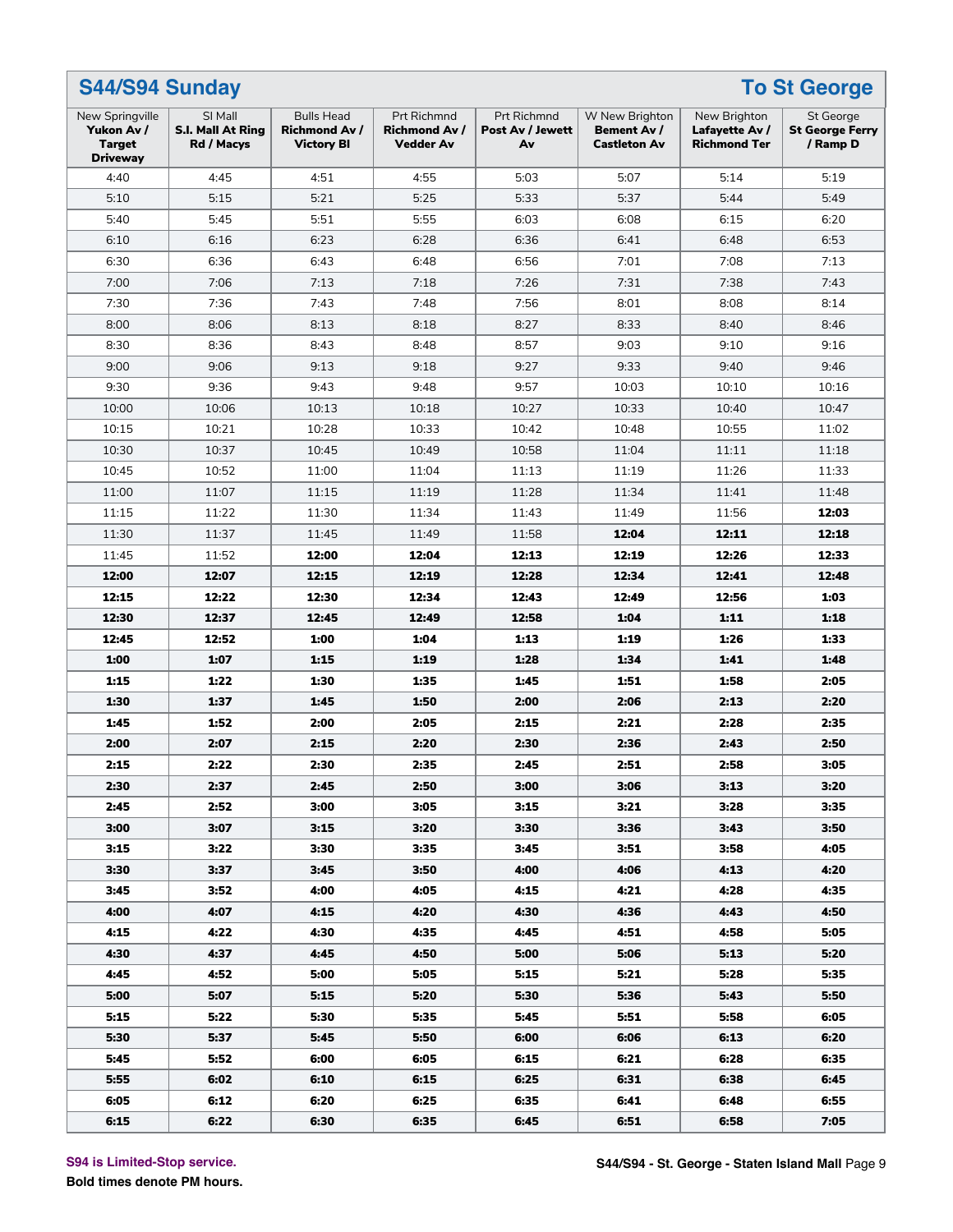| New Springville<br>Yukon Av /<br>Target<br><b>Driveway</b> | SI Mall<br><b>S.I. Mall At Ring</b><br>Rd / Macys | <b>Bulls Head</b><br><b>Richmond Av /</b><br><b>Victory BI</b> | <b>Prt Richmnd</b><br><b>Richmond Av /</b><br><b>Vedder Av</b> | <b>Prt Richmnd</b><br>Post Av / Jewett<br>Av | W New Brighton<br><b>Bement Av /</b><br><b>Castleton Av</b> | New Brighton<br>Lafayette Av /<br><b>Richmond Ter</b> | St George<br><b>St George Ferry</b><br>/ Ramp D |
|------------------------------------------------------------|---------------------------------------------------|----------------------------------------------------------------|----------------------------------------------------------------|----------------------------------------------|-------------------------------------------------------------|-------------------------------------------------------|-------------------------------------------------|
| 6:25                                                       | 6:32                                              | 6:40                                                           | 6:45                                                           | 6:55                                         | 7:01                                                        | 7:08                                                  | 7:15                                            |
| 6:35                                                       | 6:42                                              | 6:50                                                           | 6:55                                                           | 7:05                                         | 7:11                                                        | 7:18                                                  | 7:25                                            |
| 6:45                                                       | 6:52                                              | 7:00                                                           | 7:05                                                           | 7:15                                         | 7:21                                                        | 7:28                                                  | 7:35                                            |
| 7:00                                                       | 7:07                                              | 7:15                                                           | 7:20                                                           | 7:30                                         | 7:36                                                        | 7:43                                                  | 7:50                                            |
| 7:20                                                       | 7:27                                              | 7:35                                                           | 7:40                                                           | 7:50                                         | 7:56                                                        | 8:03                                                  | 8:10                                            |
| 7:40                                                       | 7:47                                              | 7:55                                                           | 8:00                                                           | 8:10                                         | 8:16                                                        | 8:23                                                  | 8:30                                            |
| 8:00                                                       | 8:07                                              | 8:15                                                           | 8:20                                                           | 8:30                                         | 8:36                                                        | 8:43                                                  | 8:49                                            |
| 8:25                                                       | 8:32                                              | 8:40                                                           | 8:45                                                           | 8:55                                         | 9:01                                                        | 9:08                                                  | 9:14                                            |
| 8:55                                                       | 9:01                                              | 9:09                                                           | 9:14                                                           | 9:24                                         | 9:30                                                        | 9:37                                                  | 9:43                                            |
| 9:25                                                       | 9:31                                              | 9:39                                                           | 9:44                                                           | 9:54                                         | 10:00                                                       | 10:07                                                 | 10:12                                           |
| 9:55                                                       | 10:01                                             | 10:08                                                          | 10:13                                                          | 10:20                                        | 10:26                                                       | 10:33                                                 | 10:38                                           |
| 10:30                                                      | 10:36                                             | 10:43                                                          | 10:48                                                          | 10:55                                        | 11:01                                                       | 11:08                                                 | 11:13                                           |
| 11:10                                                      | 11:16                                             | 11:23                                                          | 11:28                                                          | 11:35                                        | 11:41                                                       | 11:48                                                 | 11:53                                           |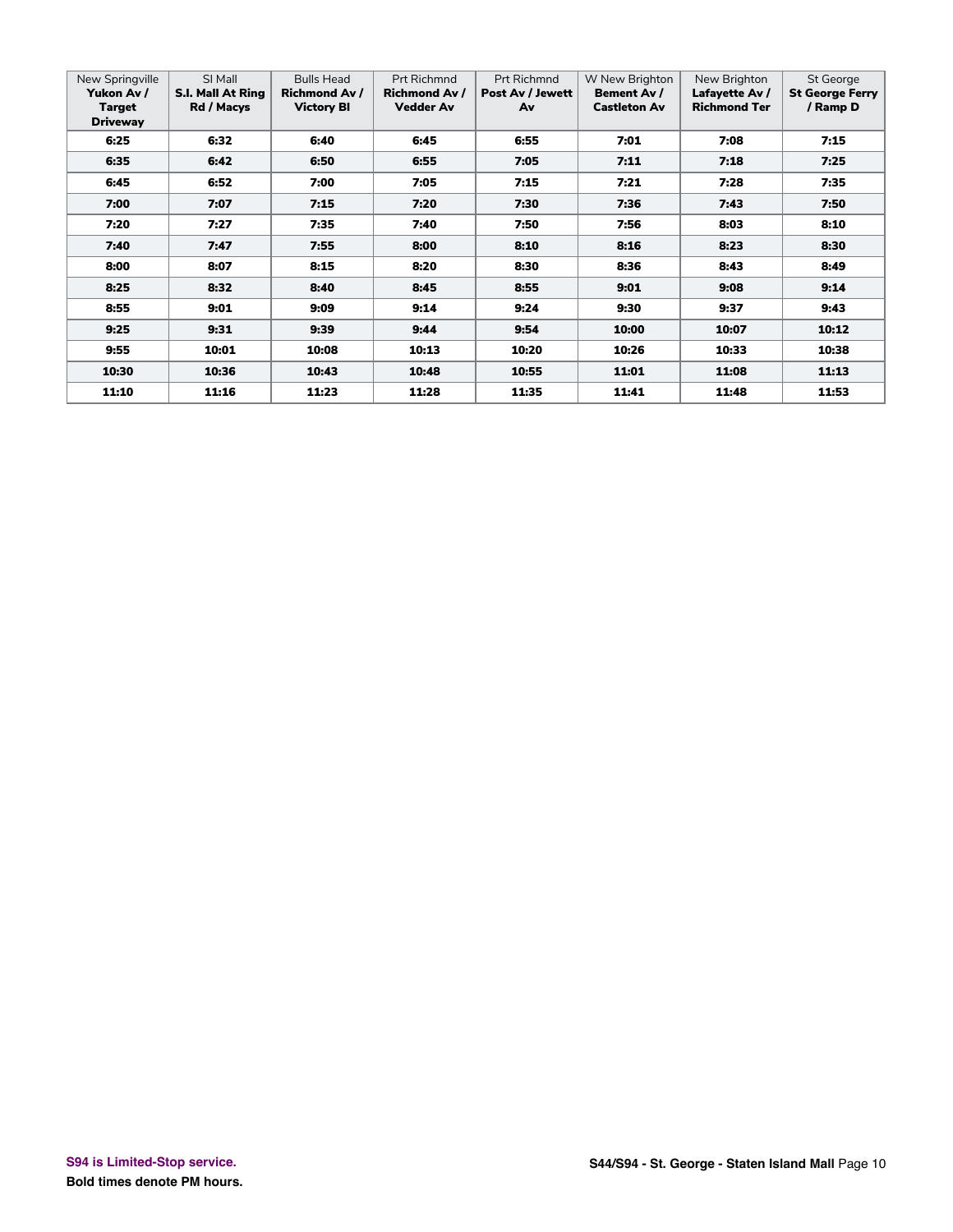| <b>To New Springville</b><br>S44/S94 Sunday                         |                                                     |                                                             |                                       |                                                         |                                                                |                                            |                                                                   |  |  |  |
|---------------------------------------------------------------------|-----------------------------------------------------|-------------------------------------------------------------|---------------------------------------|---------------------------------------------------------|----------------------------------------------------------------|--------------------------------------------|-------------------------------------------------------------------|--|--|--|
| St George<br><b>St George Ferry</b><br>/ Ramp D S44 &<br><b>S94</b> | New Brighton<br>Henderson Av /<br><b>Clinton Av</b> | W New Brighton<br><b>Bement Av /</b><br><b>Castleton Av</b> | Prt Richmnd<br>Post Av / Jewett<br>Av | Prt Richmnd<br><b>Richmond Av /</b><br><b>Monsey PI</b> | <b>Bulls Head</b><br><b>Richmond Av /</b><br><b>Victory BI</b> | SI Mall<br>S.I. Mall At Ring<br>Rd / Macys | New Springville<br>Yukon Av /<br><b>Target</b><br><b>Driveway</b> |  |  |  |
| 5:30                                                                | 5:37                                                | 5:40                                                        | 5:44                                  | 5:50                                                    | 5:56                                                           | 6:02                                       | 6:05                                                              |  |  |  |
| 6:00                                                                | 6:07                                                | 6:11                                                        | 6:15                                  | 6:21                                                    | 6:27                                                           | 6:33                                       | 6:37                                                              |  |  |  |
| 6:30                                                                | 6:38                                                | 6:42                                                        | 6:48                                  | 6:56                                                    | 7:02                                                           | 7:07                                       | 7:11                                                              |  |  |  |
| 7:00                                                                | 7:08                                                | 7:12                                                        | 7:18                                  | 7:26                                                    | 7:32                                                           | 7:39                                       | 7:43                                                              |  |  |  |
| 7:30                                                                | 7:38                                                | 7:42                                                        | 7:48                                  | 7:57                                                    | 8:04                                                           | 8:11                                       | 8:15                                                              |  |  |  |
| 8:00                                                                | 8:08                                                | 8:12                                                        | 8:18                                  | 8:27                                                    | 8:34                                                           | 8:41                                       | 8:45                                                              |  |  |  |
| 8:30                                                                | 8:38                                                | 8:42                                                        | 8:48                                  | 8:57                                                    | 9:04                                                           | 9:11                                       | 9:15                                                              |  |  |  |
| 9:00                                                                | 9:08                                                | 9:12                                                        | 9:18                                  | 9:27                                                    | 9:34                                                           | 9:41                                       | 9:45                                                              |  |  |  |
| 9:30                                                                | 9:38                                                | 9:42                                                        | 9:48                                  | 9:57                                                    | 10:04                                                          | 10:12                                      | 10:17                                                             |  |  |  |
| 10:00                                                               | 10:09                                               | 10:13                                                       | 10:19                                 | 10:29                                                   | 10:36                                                          | 10:44                                      | 10:49                                                             |  |  |  |
| 10:30                                                               | 10:39                                               | 10:43                                                       | 10:49                                 | 10:59                                                   | 11:06                                                          | 11:14                                      | 11:19                                                             |  |  |  |
| 10:45                                                               | 10:54                                               | 10:58                                                       | 11:04                                 | 11:14                                                   | 11:21                                                          | 11:29                                      | 11:34                                                             |  |  |  |
| 11:00                                                               | 11:09                                               | 11:13                                                       | 11:19                                 | 11:29                                                   | 11:36                                                          | 11:44                                      | 11:49                                                             |  |  |  |
| 11:15                                                               | 11:24                                               | 11:28                                                       | 11:34                                 | 11:44                                                   | 11:51                                                          | 11:59                                      | 12:04                                                             |  |  |  |
| 11:30                                                               | 11:39                                               | 11:43                                                       | 11:49                                 | 11:59                                                   | 12:06                                                          | 12:14                                      | 12:19                                                             |  |  |  |
| 11:45                                                               | 11:54                                               | 11:58                                                       | 12:04                                 | 12:14                                                   | 12:21                                                          | 12:29                                      | 12:34                                                             |  |  |  |
| 12:00                                                               | 12:09                                               | 12:13                                                       | 12:19                                 | 12:29                                                   | 12:36                                                          | 12:44                                      | 12:49                                                             |  |  |  |
| 12:15                                                               | 12:24                                               | 12:28                                                       | 12:34                                 | 12:44                                                   | 12:51                                                          | 12:59                                      | 1:04                                                              |  |  |  |
| 12:30                                                               | 12:39                                               | 12:43                                                       | 12:49                                 | 12:59                                                   | 1:06                                                           | 1:14                                       | 1:19                                                              |  |  |  |
| 12:45                                                               | 12:54                                               | 12:58                                                       | 1:04                                  | 1:14                                                    | 1:21                                                           | 1:29                                       | 1:34                                                              |  |  |  |
| 1:00                                                                | 1:09                                                | 1:13                                                        | 1:19                                  | 1:29                                                    | 1:36                                                           | 1:44                                       | 1:49                                                              |  |  |  |
| 1:15                                                                | 1:24                                                | 1:28                                                        | 1:34                                  | 1:44                                                    | 1:51                                                           | 1:59                                       | 2:04                                                              |  |  |  |
| 1:30                                                                | 1:39                                                | 1:43                                                        | 1:49                                  | 1:59                                                    | 2:06                                                           | 2:14                                       | 2:19                                                              |  |  |  |
| 1:45                                                                | 1:54                                                | 1:58                                                        | 2:04                                  | 2:14                                                    | 2:21                                                           | 2:29                                       | 2:34                                                              |  |  |  |
| 2:00                                                                | 2:09                                                | 2:13                                                        | 2:19                                  | 2:29                                                    | 2:36                                                           | 2:44                                       | 2:49                                                              |  |  |  |
| 2:15                                                                | 2:24                                                | 2:28                                                        | 2:34                                  | 2:44                                                    | 2:51                                                           | 2:59                                       | 3:04                                                              |  |  |  |
| 2:30                                                                | 2:39                                                | 2:43                                                        | 2:49                                  | 2:59                                                    | 3:06                                                           | 3:14                                       | 3:19                                                              |  |  |  |
| 2:45                                                                | 2:54                                                | 2:58                                                        | 3:04                                  | 3:14                                                    | 3:21                                                           | 3:29                                       | 3:34                                                              |  |  |  |
| 3:00                                                                | 3:09                                                | 3:13                                                        | 3:19                                  | 3:29                                                    | 3:36                                                           | 3:43                                       | 3:48                                                              |  |  |  |
| 3:15                                                                | 3:24                                                | 3:28                                                        | 3:34                                  | 3:43                                                    | 3:50                                                           | 3:57                                       | 4:02                                                              |  |  |  |
| 3:30                                                                | 3:38                                                | 3:42                                                        | 3:47                                  | 3:56                                                    | 4:03                                                           | 4:10                                       | 4:15                                                              |  |  |  |
| 3:45                                                                | 3:53                                                | 3:57                                                        | 4:02                                  | 4:11                                                    | 4:18                                                           | 4:25                                       | 4:30                                                              |  |  |  |
| 4:00                                                                | 4:08                                                | 4:12                                                        | 4:17                                  | 4:26                                                    | 4:33                                                           | 4:40                                       | 4:45                                                              |  |  |  |
| 4:15                                                                | 4:23                                                | 4:27                                                        | 4:32                                  | 4:41                                                    | 4:48                                                           | 4:55                                       | 5:00                                                              |  |  |  |
| 4:30                                                                | 4:38                                                | 4:42                                                        | 4:47                                  | 4:56                                                    | 5:03                                                           | 5:10                                       | 5:15                                                              |  |  |  |
| 4:45                                                                | 4:53                                                | 4:57                                                        | 5:02                                  | 5:11                                                    | 5:18                                                           | 5:25                                       | 5:30                                                              |  |  |  |
| 5:00                                                                | 5:08                                                | 5:12                                                        | 5:17                                  | 5:26                                                    | 5:33                                                           | 5:40                                       | 5:45                                                              |  |  |  |
| 5:15                                                                | 5:23                                                | 5:27                                                        | 5:32                                  | 5:41                                                    | 5:48                                                           | 5:55                                       | 6:00                                                              |  |  |  |
| 5:30                                                                | 5:38                                                | 5:42                                                        | 5:47                                  | 5:56                                                    | 6:03                                                           | 6:10                                       | 6:15                                                              |  |  |  |
| 5:45                                                                | 5:53                                                | 5:57                                                        | 6:02                                  | 6:11                                                    | 6:18                                                           | 6:25                                       | 6:30                                                              |  |  |  |
| 6:00                                                                | 6:08                                                | 6:12                                                        | 6:17                                  | 6:26                                                    | 6:33                                                           | 6:39                                       | 6:43                                                              |  |  |  |
| 6:15                                                                | 6:23                                                | 6:27                                                        | 6:32                                  | 6:41                                                    | 6:47                                                           | 6:53                                       | 6:57                                                              |  |  |  |
| 6:30                                                                | 6:38                                                | 6:42                                                        | 6:48                                  | 6:57                                                    | 7:03                                                           | 7:09                                       | 7:13                                                              |  |  |  |
| 6:45                                                                | 6:53                                                | 6:57                                                        | 7:03                                  | 7:12                                                    | 7:18                                                           | 7:24                                       | 7:28                                                              |  |  |  |
| 7:00                                                                | 7:08                                                | 7:12                                                        | 7:18                                  | 7:27                                                    | 7:33                                                           | 7:39                                       | 7:43                                                              |  |  |  |
| 7:15                                                                | 7:23                                                | 7:27                                                        | 7:33                                  | 7:42                                                    | 7:48                                                           | 7:54                                       | 7:58                                                              |  |  |  |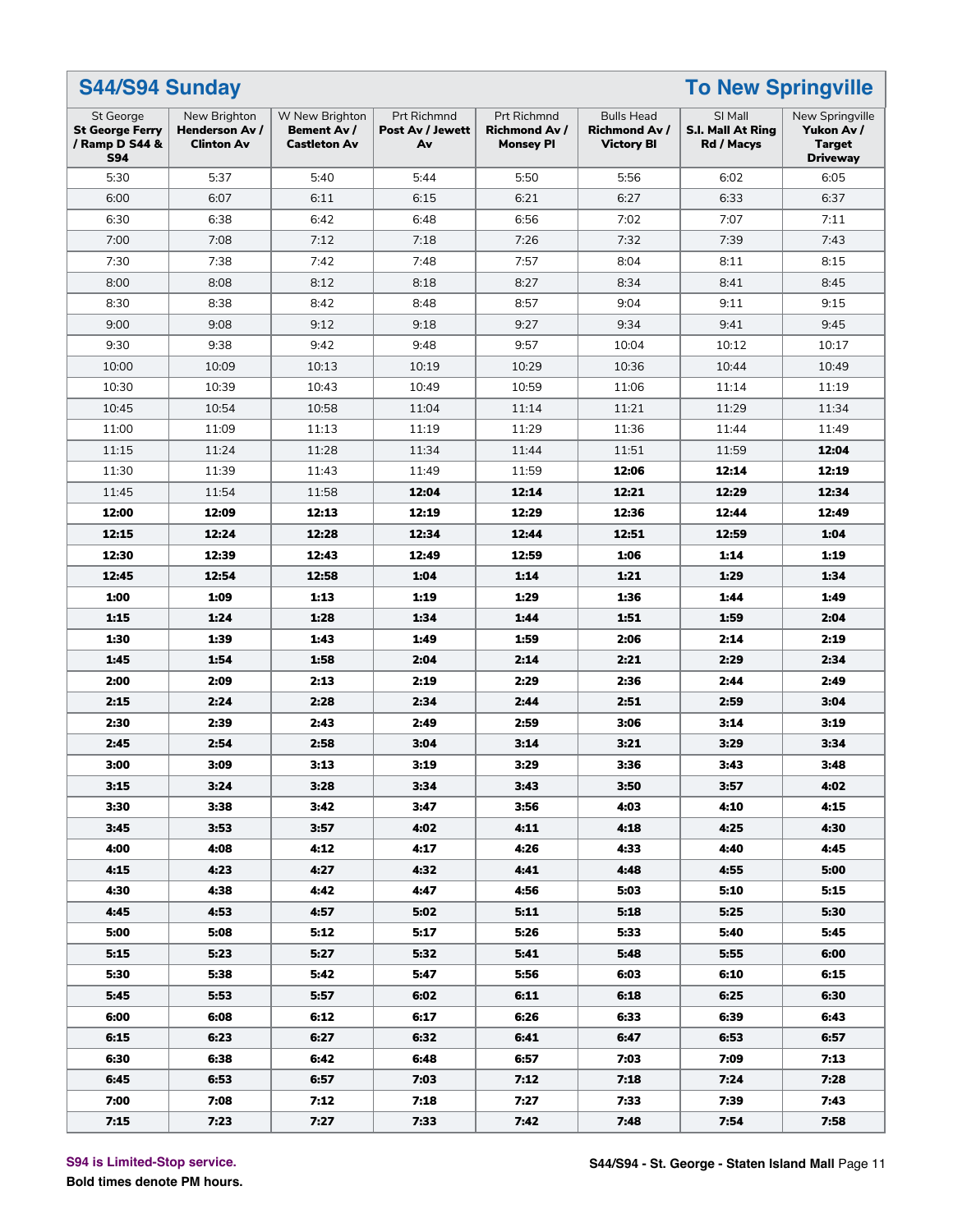| St George<br><b>St George Ferry</b><br>/ Ramp D S44 &<br><b>S94</b> | New Brighton<br>Henderson Av /<br><b>Clinton Av</b> | W New Brighton<br>Bement Av /<br><b>Castleton Av</b> | <b>Prt Richmnd</b><br>Post Av / Jewett<br>Av | <b>Prt Richmnd</b><br><b>Richmond Av /</b><br><b>Monsey PI</b> | <b>Bulls Head</b><br><b>Richmond Av /</b><br><b>Victory BI</b> | SI Mall<br><b>S.I. Mall At Ring</b><br>Rd / Macys | New Springville<br>Yukon Av /<br>Target<br><b>Driveway</b> |
|---------------------------------------------------------------------|-----------------------------------------------------|------------------------------------------------------|----------------------------------------------|----------------------------------------------------------------|----------------------------------------------------------------|---------------------------------------------------|------------------------------------------------------------|
| 7:30                                                                | 7:38                                                | 7:42                                                 | 7:48                                         | 7:57                                                           | 8:03                                                           | 8:09                                              | 8:13                                                       |
| 7:45                                                                | 7:53                                                | 7:57                                                 | 8:03                                         | 8:12                                                           | 8:18                                                           | 8:24                                              | 8:28                                                       |
| 8:00                                                                | 8:08                                                | 8:12                                                 | 8:18                                         | 8:27                                                           | 8:33                                                           | 8:39                                              | 8:43                                                       |
| 8:20                                                                | 8:28                                                | 8:32                                                 | 8:38                                         | 8:47                                                           | 8:53                                                           | 8:59                                              | 9:03                                                       |
| 8:40                                                                | 8:48                                                | 8:52                                                 | 8:58                                         | 9:07                                                           | 9:13                                                           | 9:19                                              | 9:23                                                       |
| 9:00                                                                | 9:08                                                | 9:12                                                 | 9:18                                         | 9:27                                                           | 9:33                                                           | 9:39                                              | 9:42                                                       |
| 9:20                                                                | 9:28                                                | 9:32                                                 | 9:37                                         | 9:44                                                           | 9:50                                                           | 9:56                                              | 9:59                                                       |
| 9:40                                                                | 9:47                                                | 9:51                                                 | 9:56                                         | 10:03                                                          | 10:09                                                          | 10:15                                             | 10:18                                                      |
| 10:00                                                               | 10:07                                               | 10:11                                                | 10:16                                        | 10:23                                                          | 10:29                                                          | 10:35                                             | 10:38                                                      |
| 10:20                                                               | 10:27                                               | 10:31                                                | 10:36                                        | 10:43                                                          | 10:49                                                          | 10:55                                             | 10:58                                                      |
| 10:40                                                               | 10:47                                               | 10:51                                                | 10:56                                        | 11:03                                                          | 11:09                                                          | 11:15                                             | 11:18                                                      |
| 11:00                                                               | 11:07                                               | 11:11                                                | 11:16                                        | 11:23                                                          | 11:29                                                          | 11:35                                             | 11:38                                                      |
| 11:30                                                               | 11:37                                               | 11:41                                                | 11:46                                        | 11:53                                                          | 11:59                                                          | 12:05                                             | 12:08                                                      |
| 12:00                                                               | 12:07                                               | 12:10                                                | 12:14                                        | 12:20                                                          | 12:26                                                          | 12:32                                             | 12:35                                                      |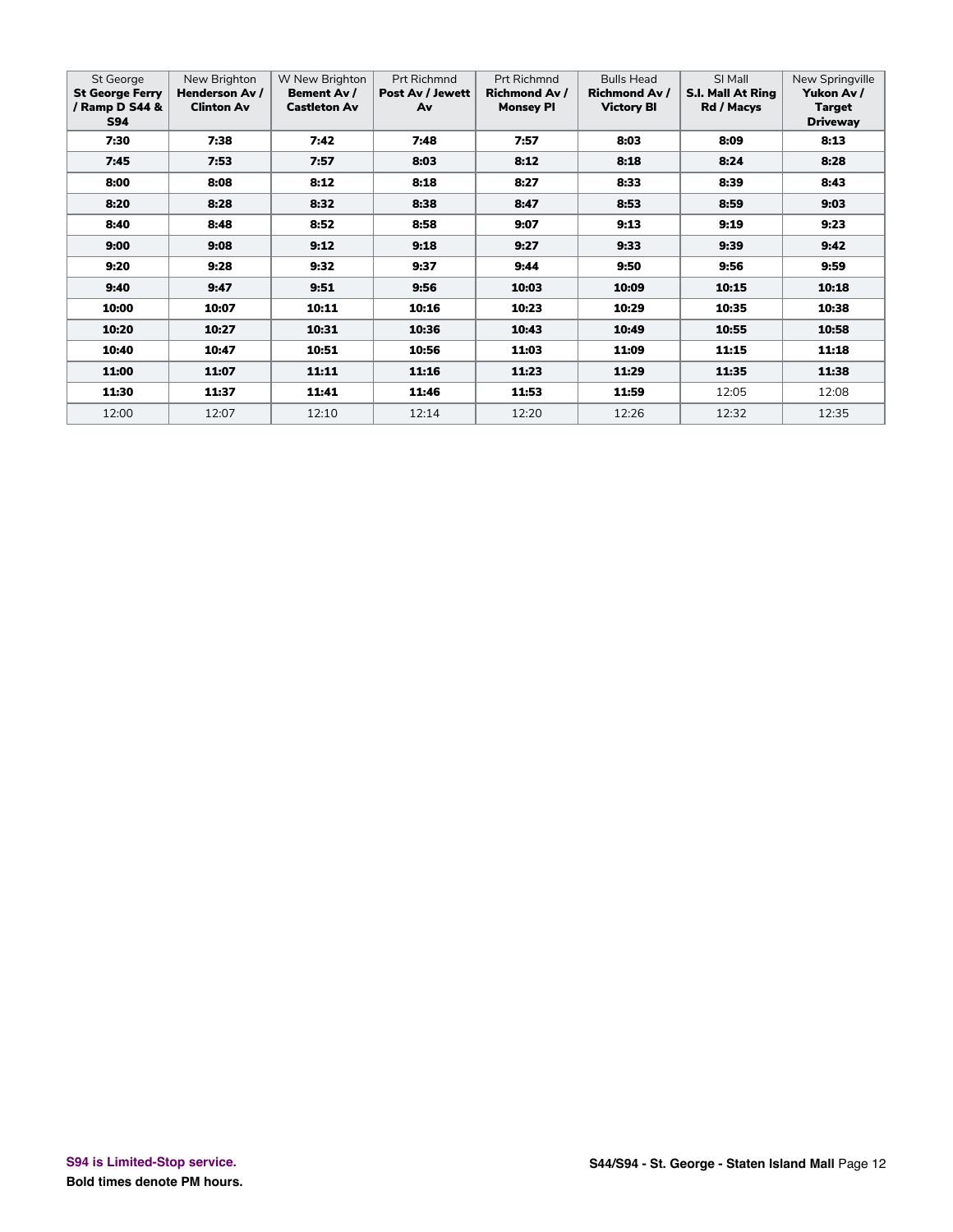



St. George - Staten Island Mall via Richmond Av Local and Limited-Stop Service Effective June 26, 2022

For accessible subway stations, travel directions and other information: **Visit www.mta.info or call us at 511**

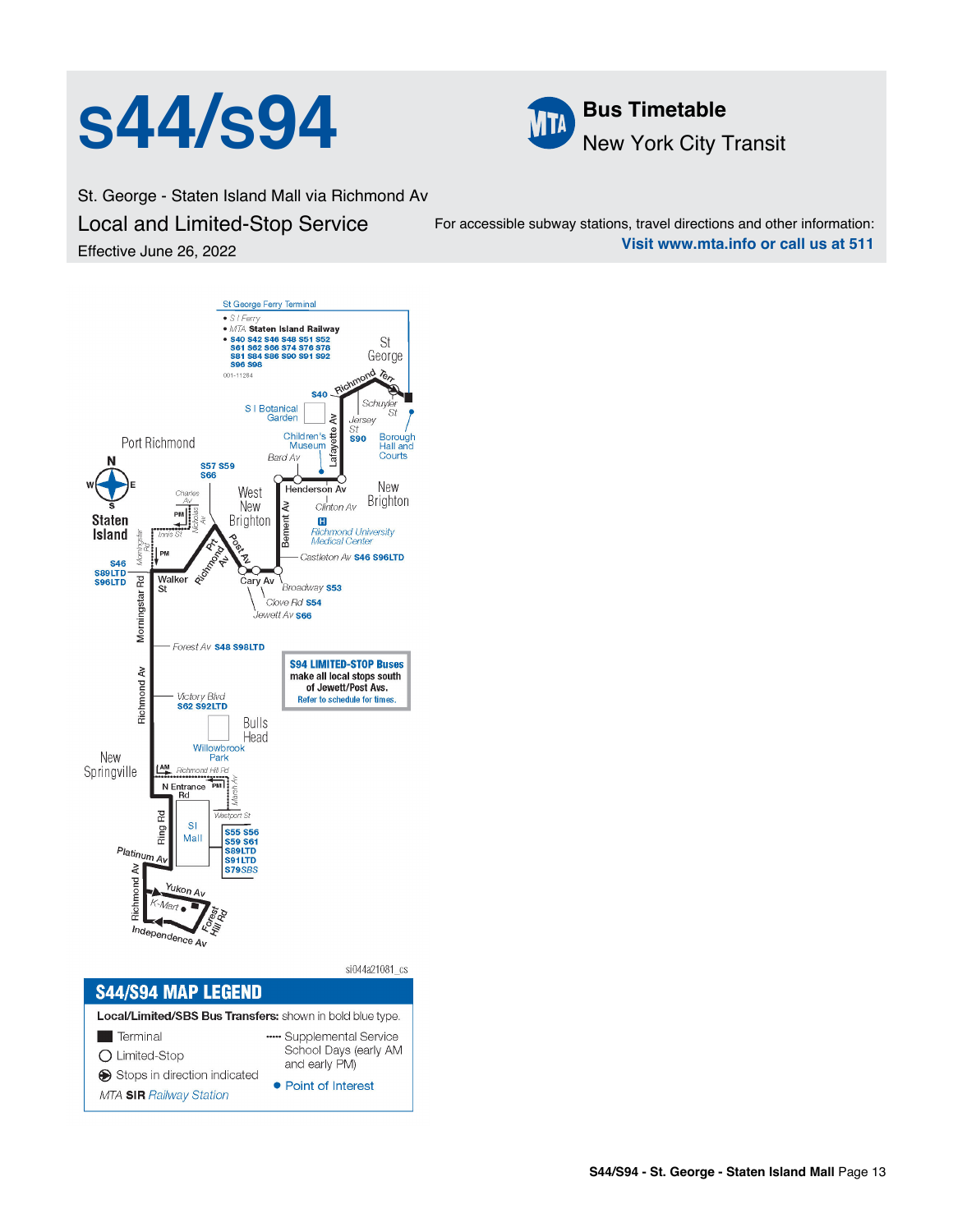**Fares** – MetroCard® is accepted for all MTA New York City trains (including Staten Island Railway - SIR), and, local, Limited-Stop and +SelectBusService buses (at MetroCard fare collection machines). Express buses only accept 7- Day Express Bus Plus MetroCard or Pay-Per-Ride MetroCard. All of our buses and +SelectBusService Coin Fare Collector machines accept exact fare in coins. Dollar bills, pennies, and half-dollar coins are not accepted. OMNY is the MTA's new fare payment system. Use your contactless card or smart device to pay the fare on buses and subways. Visit omny.info for details of the rollout.

**Free Transfers** – Unlimited Ride MetroCard permits free transfers to all but our express buses (between subway and local bus, local bus and local bus etc.) Pay-Per-Ride MetroCard allows one free transfer of equal or lesser value if you complete your transfer within two hours of the time you pay your full fare with the same MetroCard. If you pay your local bus fare with coins, ask for a free electronic paper transfer to use on another local bus.

**Reduced-Fare Benefits** – You are eligible for reduced-fare benefits if you are at least 65 years of age or have a qualifying disability. Benefits are available (except on peak-hour express buses) with proper identification, including Reduced-Fare MetroCard or Medicare card.

**Children** – The subway, SIR, local, Limited-Stop, and +SelectBusService buses permit up to three children, 44 inches tall and under to ride free when accompanied by an adult paying full fare.

**Terms and Conditions** – Fares and MetroCard use are subject to applicable tariffs and conditions of use.

## **Bus Operator Apple Award**

If you think your bus operator deserves an Apple Award--our special recognition for this service, courtesy and professionalism-- go to mta.info/customer-feedback or call 511 and give us the badge or bus number.

### **Holiday Service 2022**

**Reduced weekday service operates on:** Martin Luther King Day\*, Day After Thanksgiving\*.

**Saturday service operates on:** Presidents Day\*, Independence Day, Dec 26.

**Sunday service operates on:** Memorial Day, Labor Day, Thanksgiving Day, Christmas Day+, New Years Day+.

\* Special schedules for these days will be available at [mta.info](https://new.mta.info/) for express routes only.

+ Service information for the day preceding this holiday or holiday weekend will be provided on [mta.info](https://new.mta.info/), and on service notices posted on buses.

Information in this timetable is subject to change without notice. Traffic conditions and weather can affect running time.

| <b>Travel Help and Information</b>                     | <b>IF YOU SEE</b><br><b>SOMETHING, SAY</b><br><b>SOMETHING.</b>                                         |
|--------------------------------------------------------|---------------------------------------------------------------------------------------------------------|
| One MTA<br>511<br>One Number.<br>Call 511 and say MTA. | Be suspicious of<br>anything<br>unattended.<br>Tell a cop, an MTA<br>employee or call<br>1-888-692-7233 |
| TTY/TDD users only 711                                 | (1-888-NYC-SAFE).                                                                                       |
| <b>Online:</b> www.mta.info                            |                                                                                                         |

**Filing a Title VI Complaint** – MTA New York City Transit ("NYC Transit") and<br>MTA Bus Company are committed to providing non-discriminatory service to<br>ensure that no person is excluded from participation in, or denied the

To request more information about Title VI or to submit a written complaint if you believe that you have been subjected to discrimination, you may contact NYC<br>Transit's Office of Equal Employment Opportunity, 130 Livingston Street, 3rd Floor,<br>Brooklyn, NY 11201.

In addition to your right to file a complaint with NYC Transit and MTA Bus<br>Company, you have the right to file a Title VI complaint with the U.S. Department<br>of Transportation, Federal Transit Administration, Office of Civi